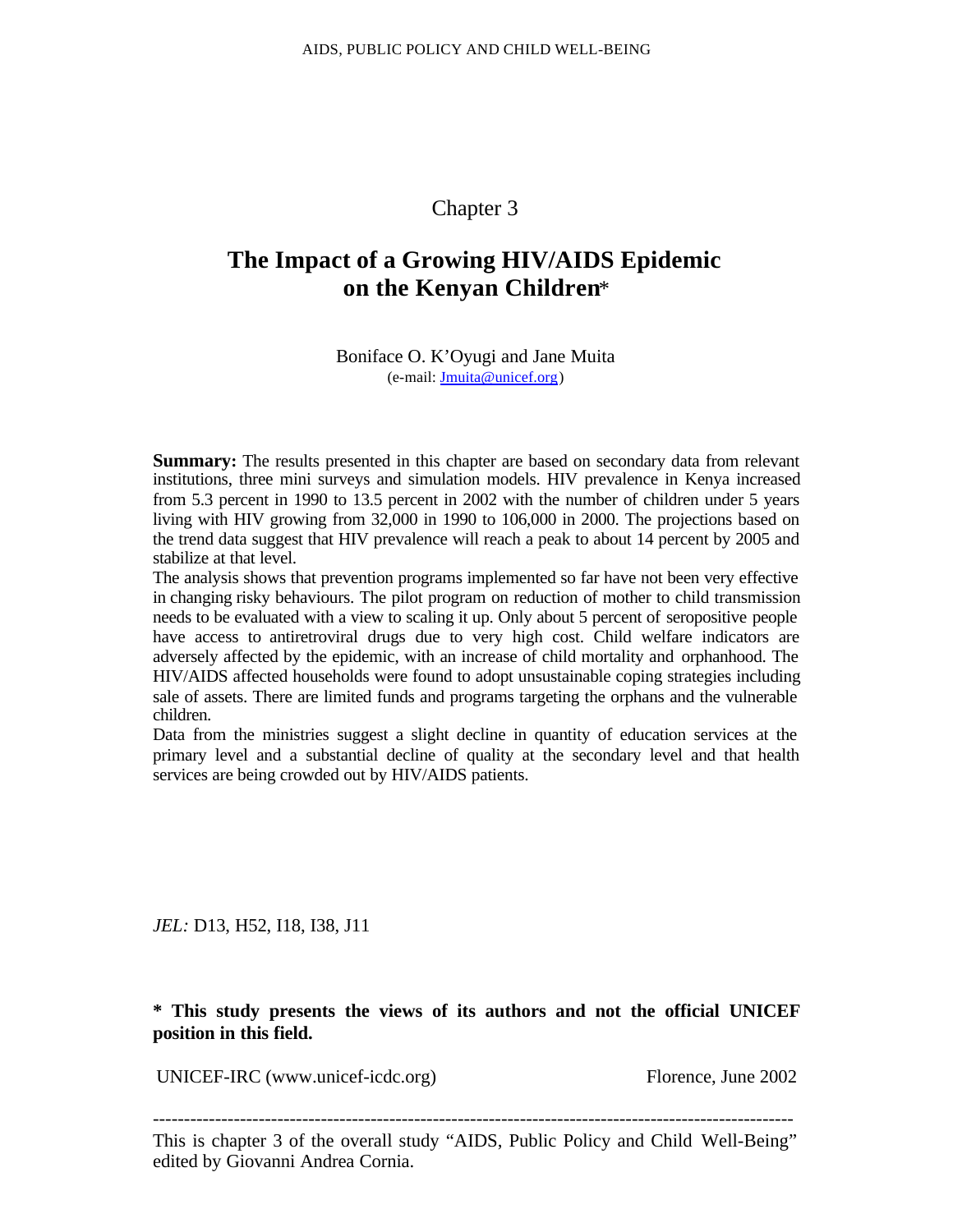#### **AIDS, PUBLIC POLICY AND CHILD WELL-BEING \***

edited by Giovanni Andrea Cornia

#### **Table of contents**

Introduction - *Giovanni Andrea Cornia*

#### Part I: Overview of the HIV/AIDS Impact and Policy-Programme Responses

1. Overview of the Impact and Best Practice Policy and Programme Responses in Favour of Children Living a World Affected by HIV/AIDS - *Giovanni Andrea Cornia*

> Part II. The Social and Economic Impact of HIV-AIDS on Children: Evidence from Eight Country Case Studies

2. The Impact of HIV/AIDS on Children: Lights and Shadows in the "Successful Case" of Uganda - *Robert Basaza and Darlison Kaija*

**3. The Impact of a Growing HIV/AIDS Epidemic on the Kenyan Children –** *Boniface O.K'Oyugi and Jane Muita*

4. The Socio-economic Impact of HIV/AIDS on Children in a Low Prevalence Context: the Case of Senegal - *Cheikh Ibrahima Niang and Paul Quarles van Ufford*

5.HIV/AIDS, Lagging Policy Response and Impact on Children: the Case of Côte d'Ivoire - *Jacques Pégatiénan and Didier Blibolo*

6. The Current and Future Impact of the HIV/AIDS Epidemic on South Africa's Children - *Chris Desmond and Jeff Gow*

7. Perinatal AIDS Mortality and Orphanhood in the Aftermath of the Successful Control of the HIV Epidemics: The Case of Thailand - *Wattana S. Janjaroen and Suwanee Khamman*

8.HIV/AIDS and Children in the Sangli District of Maharashtra (India) - *Ravi K. Verma, S.K.Singh, R.Prasad and R.B.Upadhyaya*

9. Limiting the Future Impact of HIV/AIDS on Children in Yunnan (China) *China HIV/AIDS Socio-Economic Impact Study Team*

Part III: The Sectoral Impact of HIV-AIDS on Child Wellbeing and Policy Responses

10. The HIV/AIDS Impact on the Rural and Urban Economy - *Giovanni Andrea Cornia and Fabio Zagonari*

11. Poverty and HIV/AIDS : Impact, Coping and Mitigation Policy - *Tony Barnett and Alan Whiteside*

12. Mitigating the Impact of HIV/AIDS on Education Supply, Demand and Quality - *Carol Coombe*

13. The Impact of HIV/AIDS on the Health System and Child Health - *Giovanni Andrea Cornia, Mahesh Patel and Fabio Zagonari*

14. Increasing the Access to Antiretroviral Drugs to Moderate the Impact of AIDS: an Exploration of Alternative Options *- Pierre Chirac*

15. The Impact of HIV/AIDS on Orphans and Program and Policy Responses - *Stanley Phiri and Douglas Webb*

**\_\_\_\_\_\_\_\_\_\_\_\_\_\_\_\_\_\_\_\_\_\_\_\_\_\_\_\_\_\_\_\_\_\_\_\_\_\_\_\_\_\_\_\_\_\_\_\_\_\_\_\_\_\_\_\_\_\_\_**

**\*** This project was started in 2000 at the UNICEF's Innocenti Research Centre under the leadership of the Director of the Centre and of the Regional Director of the Eastern and Southern Africa Region Office (ESARO) of UNICEF. Giovanni Andrea Cornia of the University of Florence took care of the framing, implementation and finalisation of the study, with the assistance of Leonardo Menchini. The project could not have been implemented without the support of many colleagues in many UNICEF offices around the world. The financial support of the Italian Government and UNICEF ESARO is gratefully acknowledged. **The papers included in this study present the views of their authors and not those of UNICEF.**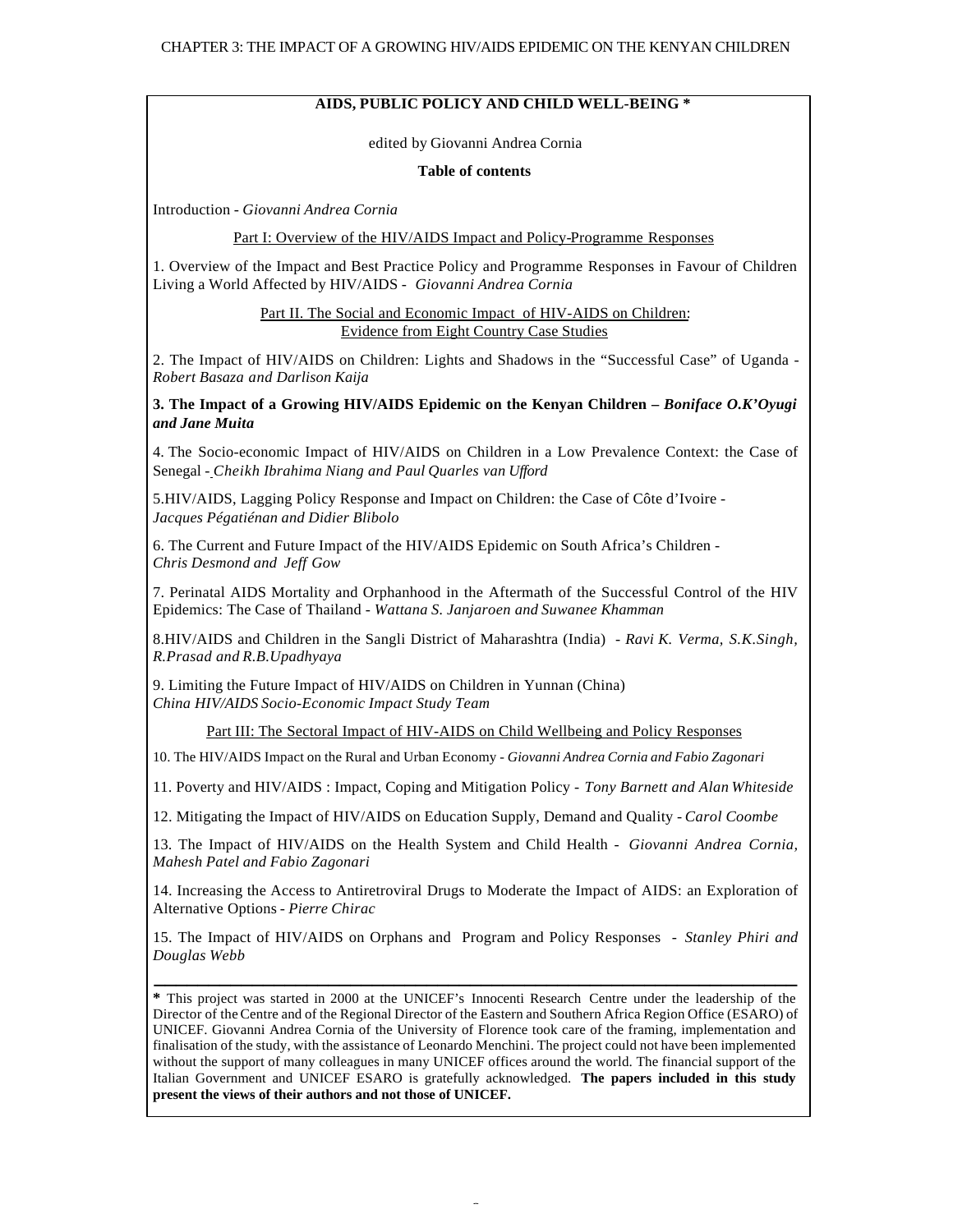# **1. Introduction**

#### **1.1 Overview of the socio-economic and HIV/AIDS situation in Kenya**

Kenya's economic performance decelerated over the last four decades. The GDP and per capita output that grew at about 7 and 3 per annum respectively in the 1960s declined continuously over the decades. GDP growth rate declined to 1.98 percent in the 1996-2000 period. All the sectors also recorded similar experiences over the decades with agriculture, the backbone of Kenya's economy, recording a decline from an average growth rate of 4.6 percent in 1964-1973 period to 1.4 percent in the 1996- 2000 period. The continued slowdown in economic growth was as a result of a combination of factors mainly: poor state of infrastructure especially roads, energy and telecommunications; depressed investments; declining tourism activities; and, poor performance in manufacturing. The El Nino rains of 1998 devastated many infrastructures. The failure to secure enhanced structures adjustment fund from IMF and the non-availability of donor funding contributed to more uncertainty in the economy. Other factors include: large outstanding domestic debt; low domestic savings; security, law and order; and, financial crisis in the banking industry following the collapse of certain banks. In the year 2000 the economy registered the lowest growth rate of negative 0.3 percent.

Kenya is one of the countries worst affected by the HIV/AIDS pandemic. Data from the National AIDS Control Council indicate that by December 2000, about 2.2 million people in Kenya were living with HIV/AIDS and 13.5 percent of all adults were infected with HIV (NACC, 2001). The data also indicate that by June 2000, about 1.5 million people in Kenya had died of AIDS since the pandemic started in 1980s. In the adult age bracket of 15-49 years, one in every 8 and one in every 5 are infected with HIV in the urban and rural areas, respectively. In the year 2000, the number of new HIV cases was estimated at 300,000 and about 180,000 people died of AIDS. Each year, about 200,000 people develop AIDS. Most of the people with AIDS do not have access to combination drugs hence live for only a few months to 2 years. Kenya has achieved some success in making information and services available to the people with the awareness reaching over 90 percent but the HIV prevalence remains high due to lack of behaviour change. While mortality due to AIDS is expected to continue increasing due to the number already infected with HIV, prevalence rates are expected to stabilize.

## **1.2 Methodology and data**

A number of methodologies and data sets were utilized. Desk review of the published information existing in print and electronic form, extraction of the existing raw data located in relevant institutions, and re-analysis of the existing data were undertaken to examine trends of HIV prevalence and AIDS mortality in Kenya for the 1990-2000 period. The data sets used were from the sentinel surveillance system for HIV and reported AIDS mortality. Review of existing documents was used to determine the

Î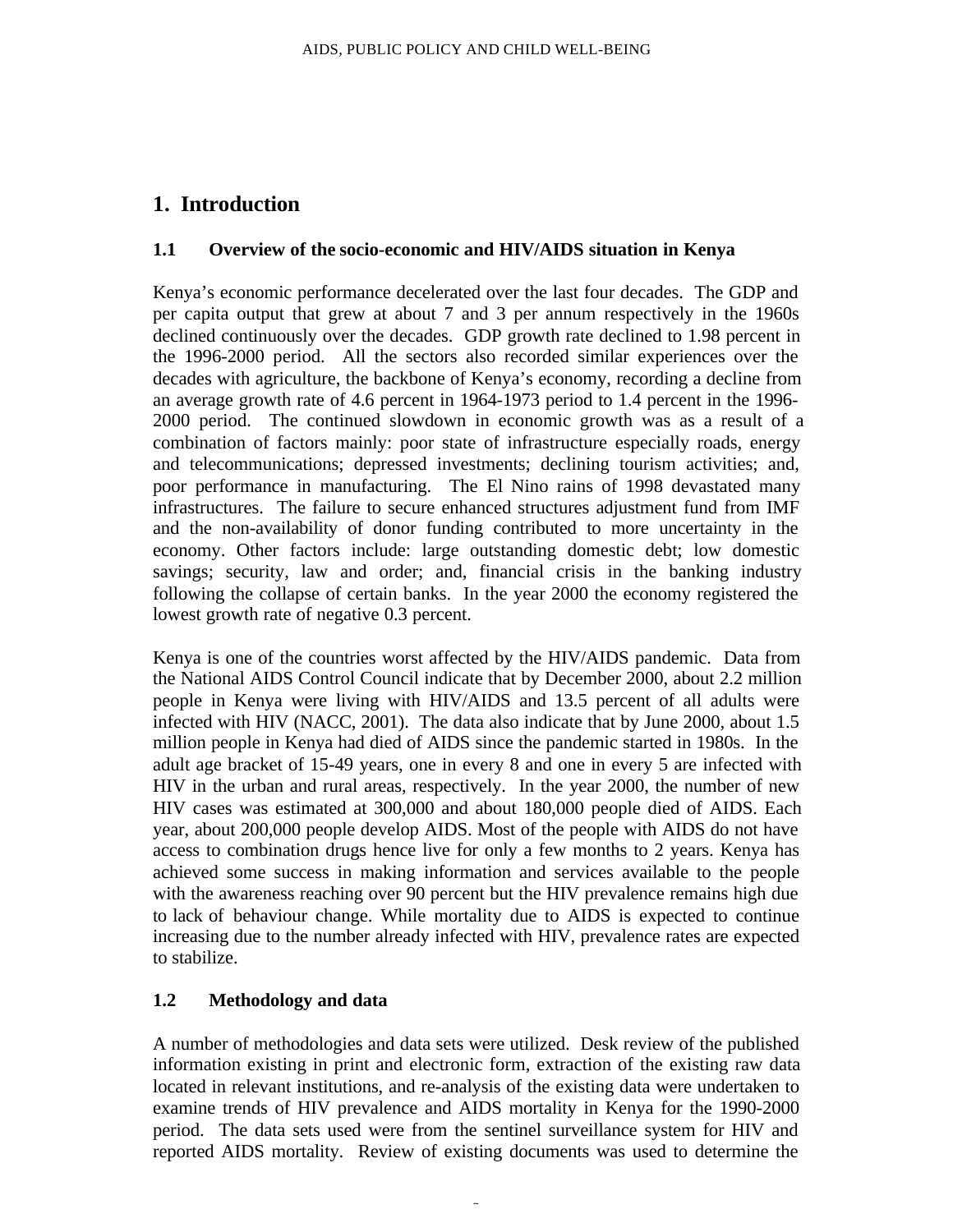level of interventions in terms of HIV prevention and treatment of HIV/AIDS related morbidity.

The determination of the micro and macro level impacts of HIV/AIDS on well being of children were undertaken though: analysis of the household data from a minisurvey conducted in Ugunja Division in Siaya District; analysis of the national household data on the 2000 Multiple Indicator Cluster Survey conducted by the Central Bureau of Statistics with financial support from UNICEF; analysis of the stakeholders survey conducted in Ugunja Division in Siaya District; analysis of the survey of the Ministry of Education, Ministry of Health and Ministry of Social Services conducted in Nairobi; and modeling using relevant simulation models to determine the level of impact and make projections for the 2000-2015 period.

This study involved a large number of personnel (the lead consultant, other two consultants and a number of research assistants) to implement. In addition, it also demanded a high degree of collaboration with relevant institutions and other stakeholders. The UNICEF Kenya Country Office provided the logistical support.

# **2. Trends in HIV prevalence rate and AIDS mortality**

## **2.1 Surveillance systems**

The surveillance systems consist mainly of data collected from the ANC attendees, the patients with STDs, and from blood donors. Beginning in the third quarter of each year, 300-400 women who are making their first visit to the antenatal clinic for the current pregnancy are tested for HIV. However, the testing is unlinked and anonymous. The results are reported to NASCOP where the data are compiled and analyzed. An assessment of HIV among blood donors had demonstrated a steady rise from 1.5% in 1987 to 6.1% in 1992. However, in recent years blood donors have been prescreened through interviews prior to donating blood. The rejection of blood donations from donors suspected of high-risk behaviours is assumed to have slightly reduced the prevalence rate of HIV in donated blood from 6.1% in 1992 to 5.4% in 1994. The current surveillance sites need continued support in terms of increasing the number of urban and rural sites, assuring the quality of the data from existing sites, and assuring that sites have adequate supplies of HIV testing kits and other commodities, which have been irregular and inadequate in the past.

## **2.2 Trends and variations in HIV prevalence**

The first AIDS case in Kenya was reported in 1984 and since then, the rate of HIV prevalence has been on the increase. The national HIV prevalence rate increased from 5.3 percent in 1990 to 13.5 percent in 2000. By the year 2000, about 2.2 million people including 106,000 children below age five years were living with HIV virus (NACC, 2001).

## **2.2.1 HIV prevalence trends in children and adults**

Table 2.1 show HIV prevalence trend from 1990 to 1999, categorized by age defined as children and adult. The data indicate that HIV prevalence rates have continued to increase during the 1990-1999 period.

4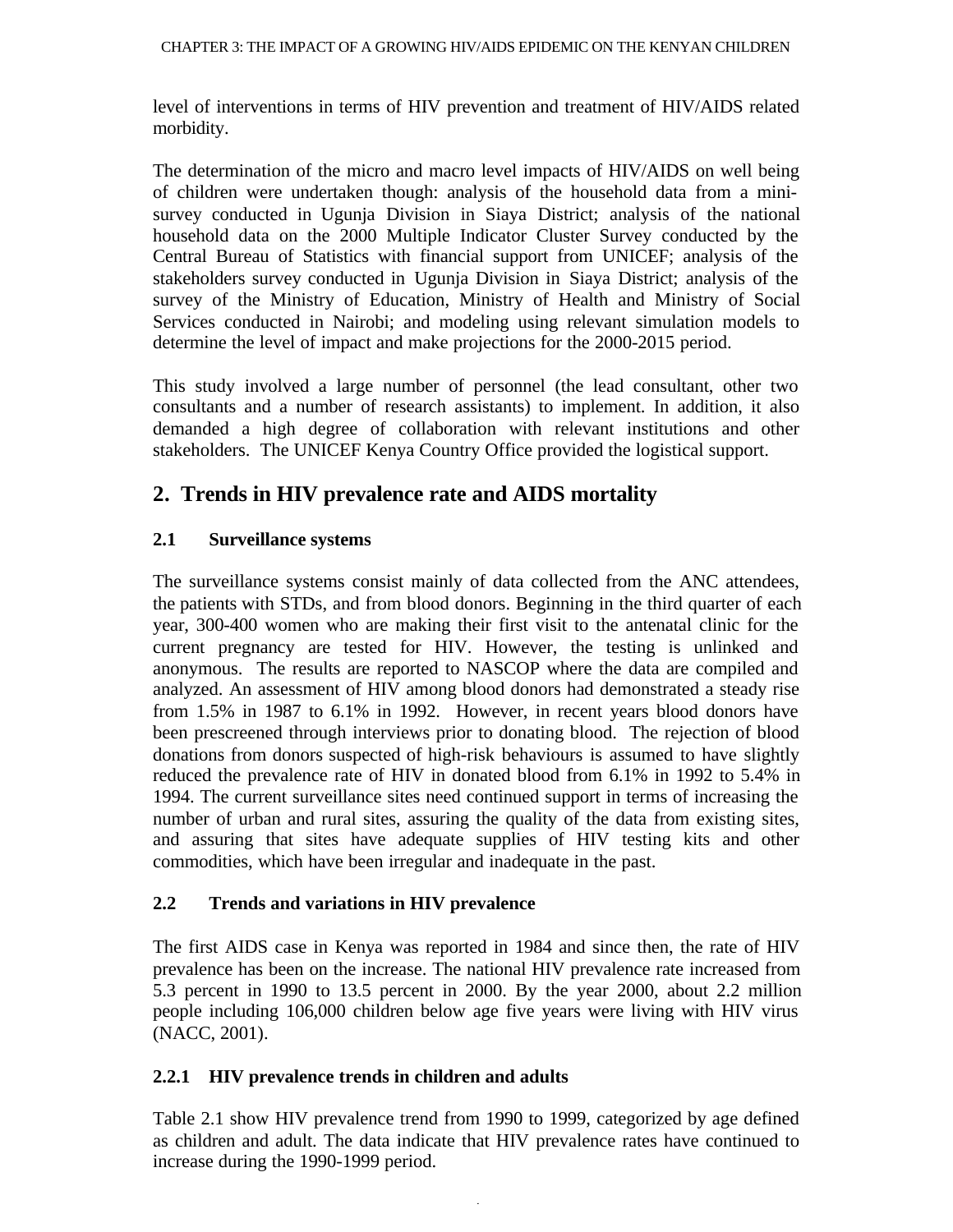#### AIDS, PUBLIC POLICY AND CHILD WELL-BEING

| Year | Children | Adult | Total | Prevalence $(\%)$ |
|------|----------|-------|-------|-------------------|
| 1990 | 32       | 510   | 542   | 5.3               |
| 1991 | 40       | 660   | 700   | 6.6               |
| 1992 | 48       | 820   | 868   | 7.4               |
| 1993 | 56       | 970   | 1,026 | 7.8               |
| 1994 | 64       | 1,140 | 1,204 | 9.0               |
| 1995 | 70       | 1,290 | 1,360 | 11.0              |
| 1996 | 76       | 1,450 | 1,526 | 11.9              |
| 1997 | 81       | 1,580 | 1,661 | 12.8              |
| 1998 | 84       | 1,710 | 1,794 | 13.0              |
| 1999 | 89       | 1,840 | 1,929 | 13.1              |

**Table 2.1:** National Sero-prevalence trends in Kenya 1990-1999 in '000'

**Source:** NACC, 2000

#### **2.2.2 Regional trends in HIV prevalence**

HIV prevalence has been increasing and vary quite markedly between the rural and urban areas as shown on Table 2.2. The urban HIV prevalence rates have continued to be higher than the rural rates in the 1990-1999 period. Data on HIV prevalence rates obtained from 15 urban and 8 rural sentinel surveillance sites provide an indicator of sub-regional rates but do not show clear trend patterns.

| YEAR | URBAN ADULTS |      | <b>RURAL ADULTS</b> |      |
|------|--------------|------|---------------------|------|
|      | 000          | %    | 000                 | %    |
| 1990 | 140          | 9.0  | 370                 | 4.6  |
| 1991 | 180          | 10.8 | 480                 | 5.6  |
| 1992 | 220          | 12.8 | 600                 | 6.9  |
| 1993 | 250          | 13.7 | 720                 | 8.0  |
| 1994 | 290          | 14.8 | 850                 | 9.1  |
| 1995 | 320          | 15.7 | 970                 | 10.0 |
| 1996 | 350          | 16.3 | 1,100               | 10.8 |
| 1997 | 380          | 16.8 | 1,200               | 11.4 |
| 1998 | 410          | 17.2 | 1,300               | 11.8 |
| 1999 | 440          | 17.5 | 1,400               | 12.2 |

**Table 2.2:** National HIV prevalence by place of residence

Source: NACC, 2000

#### **2.2.3 Patterns of HIV infections by age and sex**

Information on infection patterns by sex is not available. The only information available is the 1997 Kisumu case study that cannot be generalized to represent the pattern of infection by sex for the country. Table 2.3 provides the prevalence rates for Kisumu by age and sex.

| able $2.3$ . They be algebra in Kisamu Dy<br>$\alpha \leq C$ and $\delta C \wedge$ , $1/J/I$ |              |             |                |                   |         |       |  |  |
|----------------------------------------------------------------------------------------------|--------------|-------------|----------------|-------------------|---------|-------|--|--|
| Distribution                                                                                 | $-5-19$      | $20 - 24$   | $25 - 29$      | $30-39$           | $40-49$ | Total |  |  |
| Men                                                                                          | 4.Z          | 13.4        | 29.4           | 34.0              | 29.9    | 21.0  |  |  |
| Women                                                                                        | າາ າ<br>44.J | 39.0        | 38.6           | $21 -$<br>، ، 1 ب | 19.4    | 30.9  |  |  |
| Ratio                                                                                        | ن ر          | າ ດ<br>2. 2 | $\sim$<br>ر. . | 0.9               | 0.6     | 1.J   |  |  |

**Table 2.3:** HIV prevalence in Kisumu by age and sex, 1997

Source: NASCOP, 1999.

The 1995 to 2000 yearly HIV prevalence rates by age for only females are available from the sentinel surveillance data. Table 2.4 provides the prevalence of HIV among pregnant women by age based on the urban sentinel sites data. However, the 1995 and 1998 data had insufficient samples and hence yield unreliable estimates. Analysis of the trend data indicate that HIV prevalence in the urban sentinel sites on the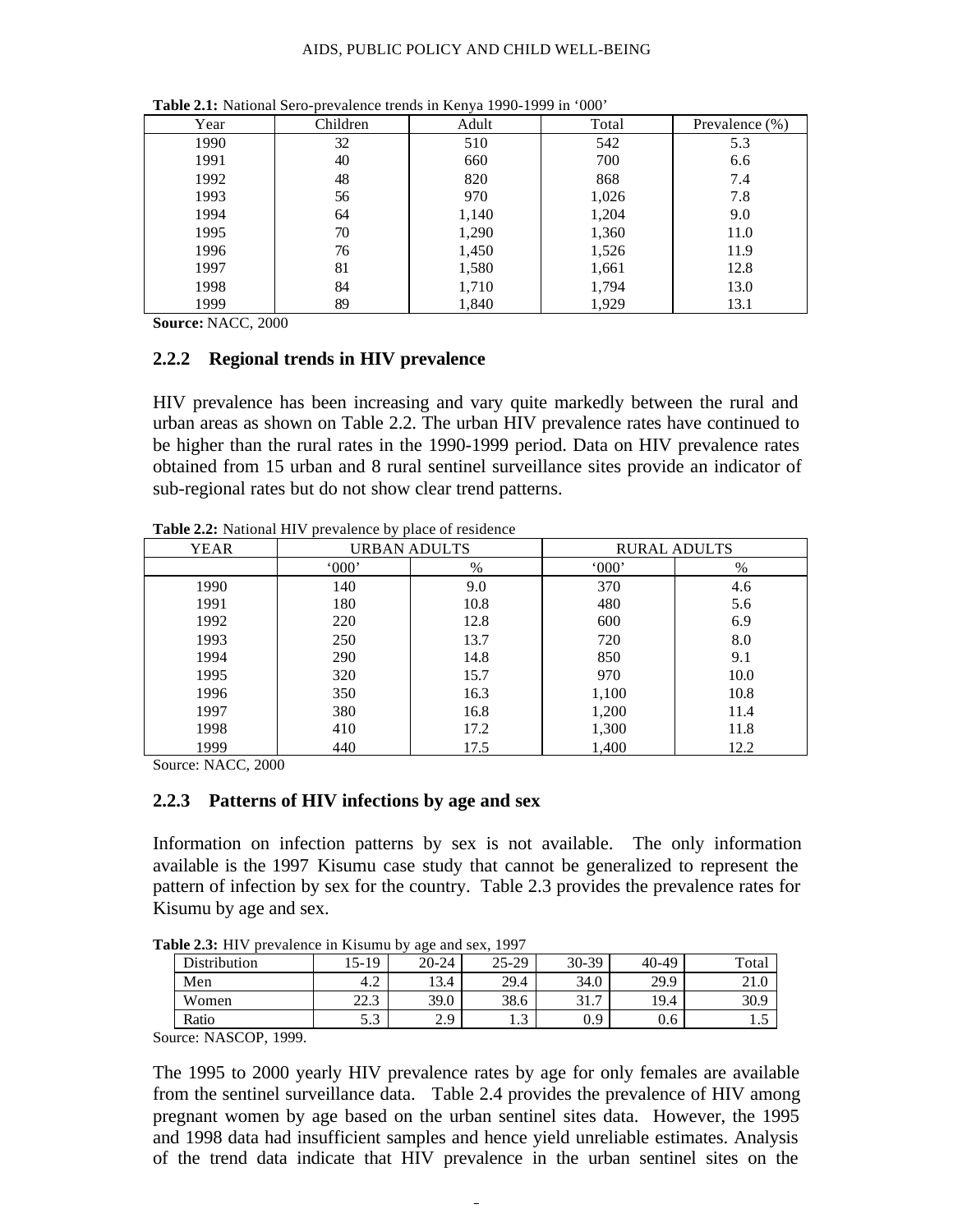average increased in the 1996-1997 period but recorded a slight decrease in the 1998- 2000 period for all ages except 25-29 years.

**Table 2.4:** Percentage of pregnant Women Testing HIV-positive by Age at Urban Sentinel Sites (1996- 2000)**.**

| AGE(Yrs)  | 1996(3064) | 1997(2812) | 1998(4431) | 2000(3046) |
|-----------|------------|------------|------------|------------|
| $15-19$   | 10.7       | 19.1       | 17.7       | 14.6       |
| $20 - 24$ | 12.9       | 23.0       | 19.1       | 17.3       |
| $25-29$   | 15.1       | 24.1       | 17.8       | 19.7       |
| 30-34     | 19.0       | 22.8       | 21.4       | 20.1       |
| $35 - 44$ | 18.6       | 19.3       | 17.7       | 17.4       |
| $45 - 54$ | $30.8*$    | $37.5*$    | $16.7*$    | 17.4       |
| All Ages  | 14.0       | 22.2       | 18.7       | 17.9       |

**Source:** Raw data from NASCOP, 2001

**Notes:** Figures in bracket are sample sizes.

Figures with star (\*) are based on insufficient numbers

#### **2.2.4 Patterns of HIV infections by marital status and education level**

Those women in polygamous marriages have the highest HIV prevalence rates followed by those who are classified as single. The prevalence rates for the divorced and widowed are based on very small numbers and hence displaying very high rates. The trend data shown in Table 2.5 also reveal that there are slight decreases in the HIV prevalence rates in the 1998-2000 period except for those in polygamous unions.

**Table 2.5:** Percentage of Pregnant Women Testing HIV-Positive by Marital Status at Urban Sentinel Sites (1996-2000).

| <b>MARITAL STTATUS</b> | 1996(3085) | 1997(2966) | 1998(4477) | 2000(3119) |
|------------------------|------------|------------|------------|------------|
| Married - Monogamous   | 12.7       | 20.7       | 17.7       | 17.0       |
| Married - Polygamous   | 18.4       | 28.0       | 19.9       | 25.4       |
| Single                 | 14.4       | 20.6       | 25.4       | 19.9       |
| Divorced               | 18.4       | $62.5*$    | $16.7*$    | $16.7*$    |
| Widowed                | $62.5*$    | $50.0*$    | $50.0*$    | $33.3*$    |
| All                    | 14.0       | 21.9       | 18.8       |            |

**Source:** Raw data from NASCOP, 2001

**Notes:** Figures in bracket are sample sizes - Figures with star (\*) are based on insufficient numbers

Table 2.6 show that the women with secondary level of education had relatively high HIV prevalence rates when compared with those having primary level of education. The estimates for the category college education are considered unreliable since they include both post primary and secondary levels. The patterns depicted in the urban sentinel sites are similar with those for the rural/peri-urban sites whose estimates have not been provided in this report.

**Table 2.6:** Percentage of Pregnant Women Testing HIV-Positive by Education Level at Urban Sentinel Sites (1996-2000).

| <b>EDUCATION LEVEL</b> | 1996(2920)                    | 1997(2639) | 1998(4287) | 2000(2975) |
|------------------------|-------------------------------|------------|------------|------------|
| Primary                | 13.5                          | 21.5       | 18.6       | 11.1       |
| Secondary              | 15.9                          | 23.1       | 19.4       | 19.4       |
| College                | $\overline{ }$ $\overline{ }$ | 26.6       | 20.2       | 18.5       |
| All                    | 14.2                          | 22.1       | 18.9       | 18.0       |

6

**Source:** Raw data from NASCOP, 2001 **Note:** Figures in bracket are sample sizes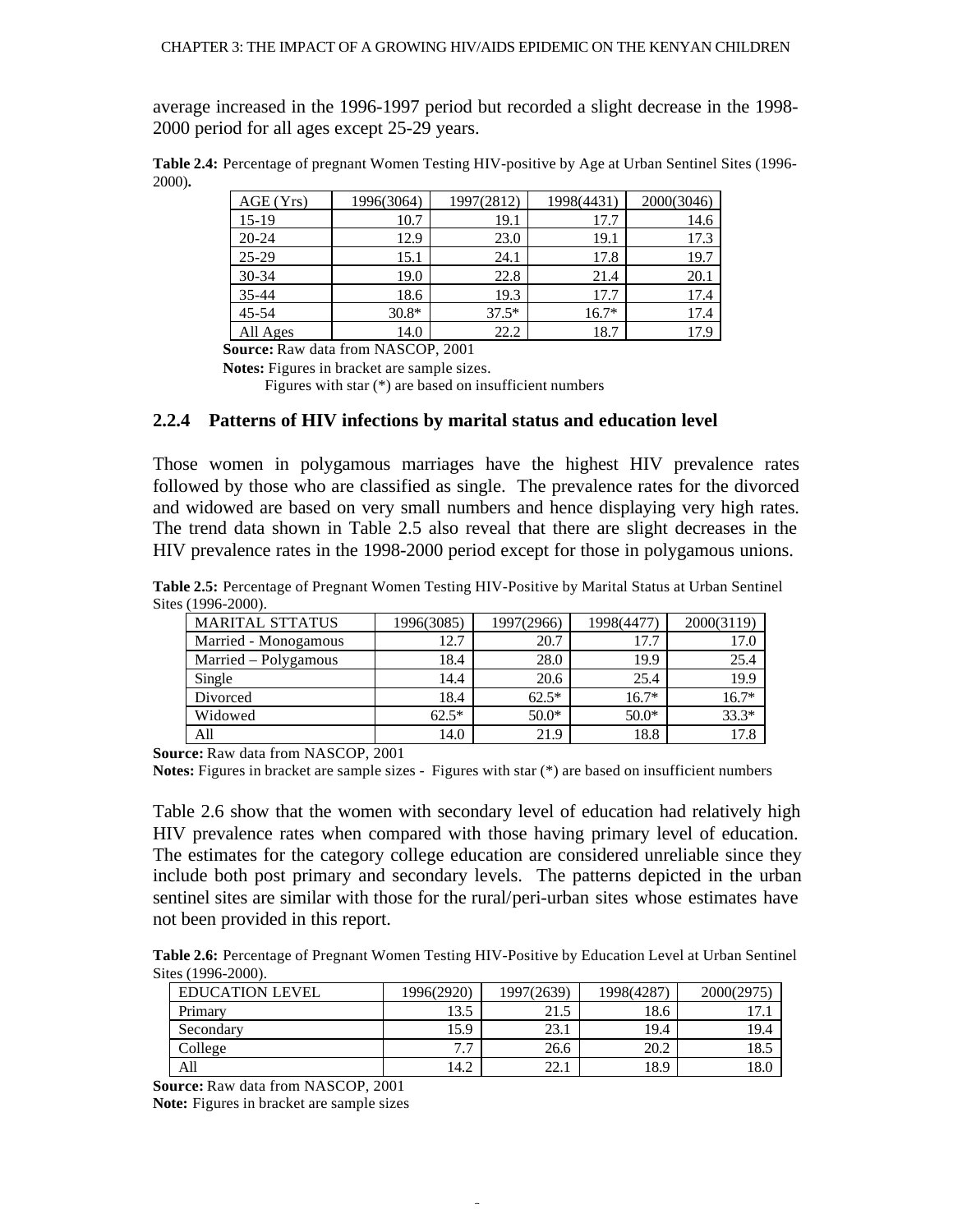## **2.3 Trends in AIDS Death**

Cumulative data on reported AIDS cases since 1986 are available by age and sex. There have been over 98,000 cases of AIDS reported to the Ministry of Health (NASCOP and NACC, 2001). These represent only a small portion of all the Kenyans who have developed AIDS. Analysis of the data from the reported AIDS death indicate that about 75% of the AIDS cases occur among adults between the ages of 20-45.

There are roughly an equal number of male and female reported AIDS cases. The peak ages for AIDS cases are 20-29 for females and 30-39 for males. A significant number of AIDS cases have been reported among young children. Most of them received the infection from their mothers either during pregnancy, during birth or through breastfeeding.

## **2.4 HIV/AIDS projections**

Since prevalence is still increasing in some areas of Kenya and is tending to stabilize in others, it is likely that prevalence will continue to increase, at least for the next few years. Although the national prevalence in 2000 was estimated at 13.5% and 17.5% in urban areas, there are areas in urban Kenya where prevalence is already 20 to 30%. The trend from 1990 to 2000 suggests that adult HIV prevalence in Kenya will increase to about 14% by the year 2005 and then stabilize at that level.

The projections show that should HIV prevalence increase to 14% by the year 2005, the number of infected people in the population will increase from about 2 million people in 2000 to 2.6 million by 2005 and to 2.9 million by 2010. The number of new AIDS cases each year resulting from these infections will increase by about 300,000 during 2005 to 2010. The cumulative number of AIDS deaths will increase from 1.3 million in the year 2000 to 2.6 million by 2005.

## **2.5 Some correlates of HIV prevalence and AIDS mortality**

Berezin (1992) observe that persons who have histories of STIs are at higher risk of acquiring HIV. While infected persons are likely to have greater susceptibility to infection with other STIs, if co-infected, may experience them in unusually severe and protracted course. Tuju (1996) report that those with ulcerative STIs are upto 4 times more likely to contract HIV during sex than those without. This is because the little wounds or ulcerations on the soft surface of the genitals act as avenues through which HIV easily gains entry into the blood system. Similar evidence has been documented from a research carried out by Mutemi and Saoke (1995) published in Forsythe and Rau (1996) and based in Undugu Society where 22 female street children in their early teens were tested for HIV. The study found that 21 of the 22 girls had more than one STI, including gonorrhea and syphilis. When tested for HIV, however, more than one-quarter of those teenagers tested HIV positive.

In the mid 1980s, researchers in Nairobi found a higher incidence of HIV/AIDS among migrants to the city from western Kenya (mostly Luos) than they found among those born further east. At first they concluded that those from western Kenya were closer to the epicenter of an epidemic moving outward from Rwanda and Southwest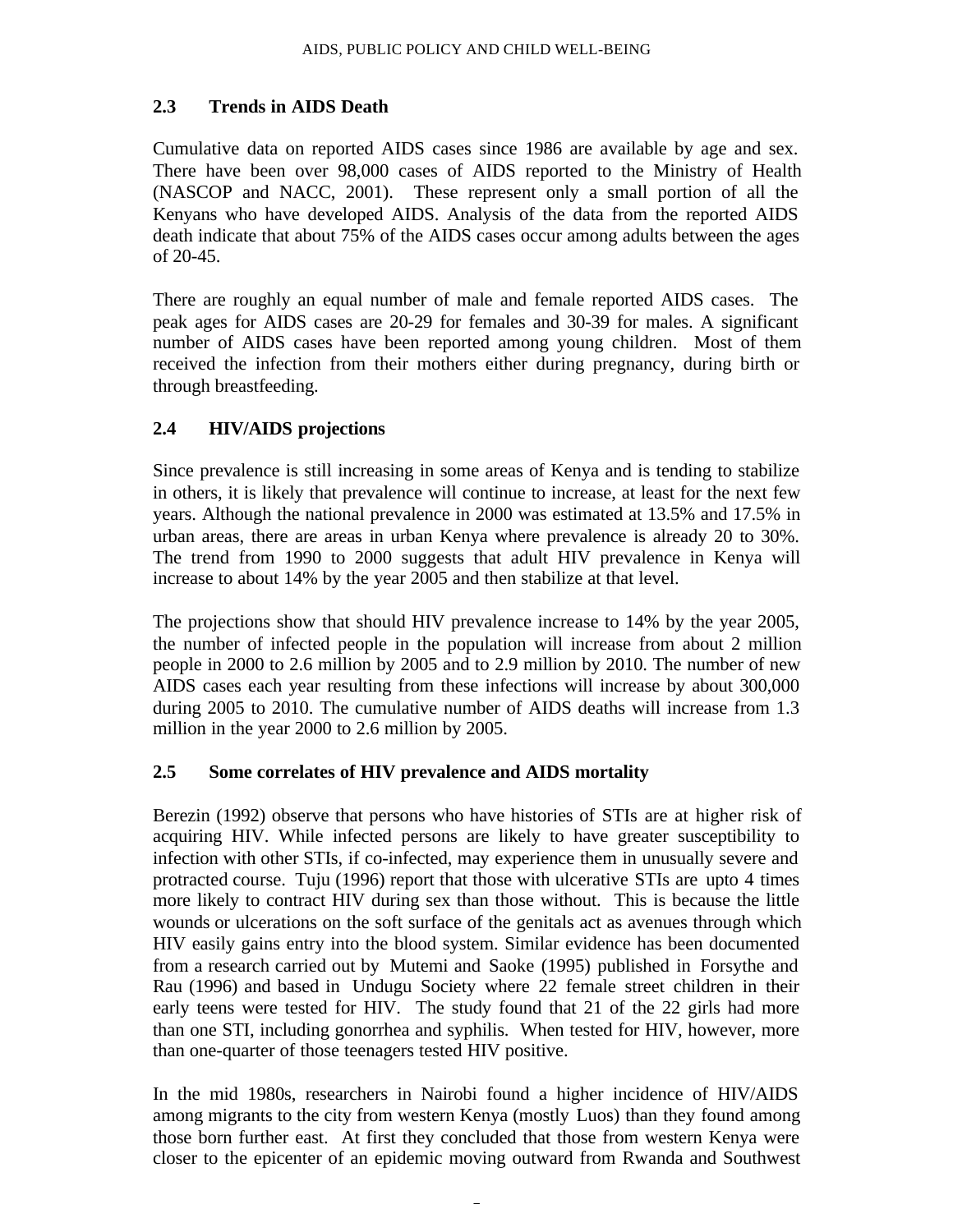Uganda. Ultimately they began to suspect that they were contrasting men who were at a higher risk of disease because they came from regions that traditionally do not circumcise males, with men at lower risk because they were from circumcising regions (Plummer, Moses and Ndinya-Achola, 1991).

Migration and rapid urbanization are often associated with the spread of STIs including HIV/AIDS. According to Ocholla-Ayayo (1997), within urban areas of Kenya, AIDS has been explained in terms of loosening of norms governing premarital sex, lack of relative negative action against promiscuity and the numerous opportunities of making contact with potential sexual partners within a setting of anonymity and freedom to misbehave. The 1998 KDHS data indicate that while about 14 percent of unmarried women in rural areas reported that they had received gifts, money or favours in return for sex for a man, approximately 26 percent of their urban counterparts reported the same. In Kenya, like in many developing countries in Africa, economic necessity demands that a high proportion of men in the rural areas go to look for jobs in the major urban centers. Often women are left behind in the countryside with the responsibility of caring for the homes and children. Ocholla-Ayayo observes that some of such women may, due to long separation with their husbands, develop new sexual relationships. Such multiple sex partnering is a major risk factor in HIV/AIDS infection.

According to the 1998 KDHS data, the mean age at sexual intercourse was found to be 17 for both male and female adolescents. The median age at first marriage was 19 years for women and 25 years for men. Thus, there is a significant period of sexual activity before marriage that exposes young people to the risk of HIV infection.

Vulnerability of women with respect to HIV/AIDS is most significant when due attention is paid to socio-cultural factors, legal and other factors. The empowerment of women thus might help to slow the spread of HIV/AIDS. Whenever women are culturally and economically subordinate to men, they cannot control or even readily negotiate safe sex, including condom use and life long mutual fidelity (Merson, 1993). This could partly help explain regional variations in levels of HIV prevalence in Kenya. For instance, Nyeri district having one of the highest levels of empowerment registered HIV prevalence rate of 17 percent while Kisumu district with a relatively poor record of women empowerment had HIV prevalence rate of 29 percent in 1998 (NACC, 2000).

# **3. Evolution of HIV/AIDS interventions**

## **3.1 Interventions on prevention of HIV infections**

The first case of HIV/AIDS was diagnosed in Kenya in 1984. As early as 1985 the Government of Kenya had begun responding to HIV epidemic. However, during the period 1984 through 1989, HIV/AIDS was not considered to be a serious problem. During this period the government developed and launched the first comprehensive five-year Medium Term Plan. The plan focused on the prevention of HIV infection by screening blood, promoting safer sexual practices and early diagnosis of STDs. In 1991 the Government of Kenya developed a Second Medium Term Plan, for the period 1992-1996. This second plan sought to mobilize other sectors including non-

Î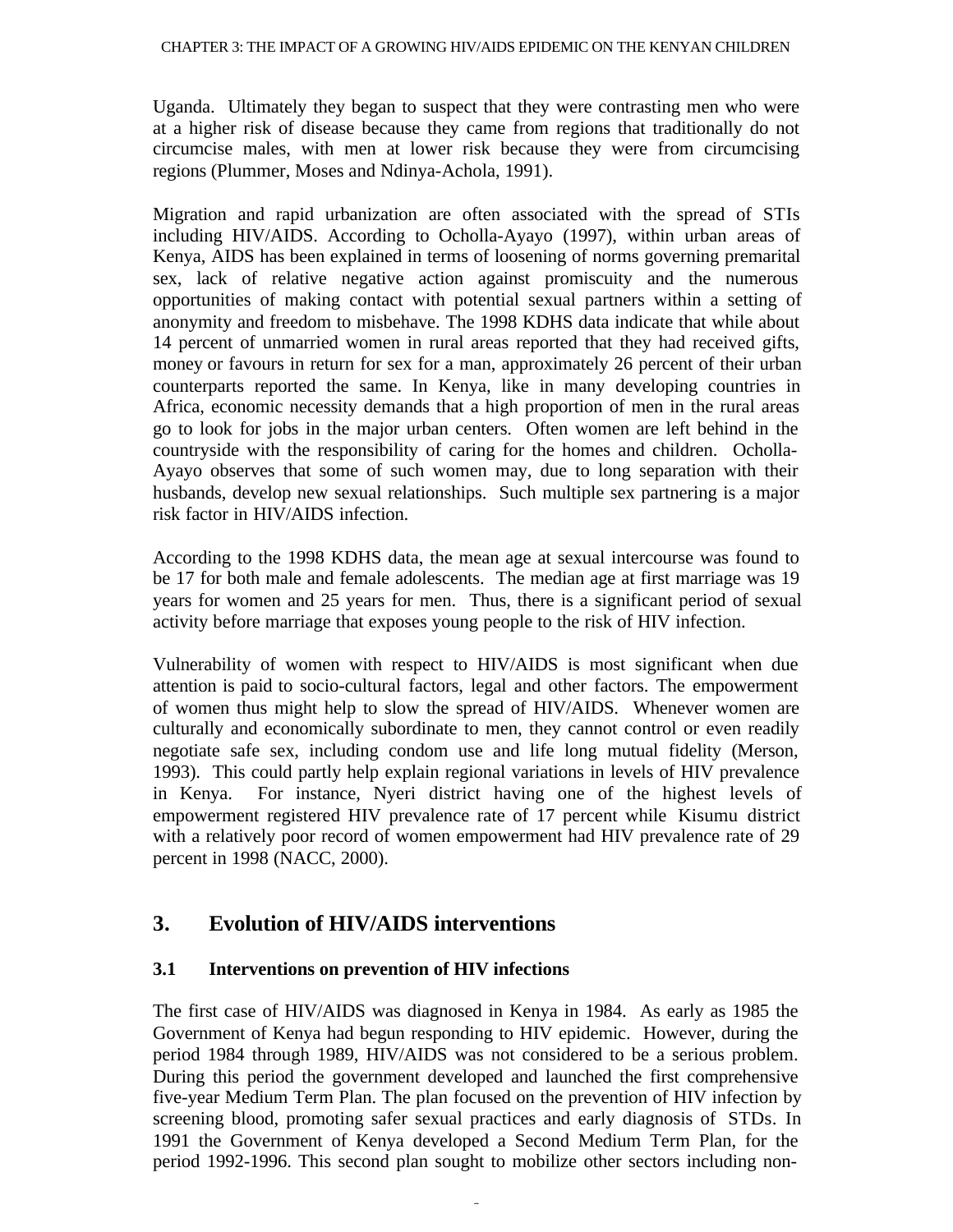governmental organizations and private sector. Although a remarkable level of education and awareness was achieved, these efforts were not co-ordinated. The funding for the Second Medium Term Plan was inadequate. In addition, some religious organizations opposed efforts to introduce sex education into schools while a variety of legal, ethical and cultural barriers remained. In 1994 the government borrowed \$40 million from the World Bank specifically for the Sexually Transmitted Infections Project to facilitate implementation of prevention and control of STD programmes.

In September 1997, Parliament approved Sessional Paper No.4 of 1997 on AIDS in Kenya. This provided a framework for advocacy and policy development. It also prompted national debates about factors leading to the spread of the disease and the effective strategies for prevention and control. The momentum generated by these debates, increased awareness. The formulation and establishment of a National HIV/AIDS Control Council (NACC) followed immediately the declaration in November 1999 by the government that HIV/AIDS is a national disaster.

The fights against HIV/AIDS since the onset of the epidemic in Kenya was not left to the government alone, but Non-governmental and community-based organizations have been also actively involved. NGOs view HIV/AIDS seriously, prompting the creation of Kenya AIDS NGOs Consortium (KANCO). Upto June, 2000 approximately 90% (about US\$90 million) of donor funds for Kenya HIV/AIDS control programme was disbursed through NGOs with the exception to the World Bank's support. Most religious institutions have been actively involved in HIV/AIDS prevention activities. However, the issue of condoms and the introduction of Family Life Education in schools proved to be controversial. A number of companies have prevention activities in their work places and there is potential for much greater involvement of the private sector in fighting the spread of HIV and minimizing its impact on families.

Given the high HIV prevalence among women of child bearing ages, the mother to child transmission is a major problem resulting into large numbers of children born with HIV infections. MTCT of HIV is now largely preventable through antiretroviral therapy in late pregnancy. Use of Zidovudine (AZT) and Nevirapine have proved to be effective in reducing infections. A pilot MTCT programme is under implementation by the government in collaboration with donor agencies such as UNICEF. Its degree of success is yet to be evaluated.

#### **3.4 Interventions on treatment of HIV/AIDS and related cases**

Information on interventions in the field of treatment of HIV/AIDS and related cases is fairly scanty. The only limited available information is contained in the report of the Antiretroviral Drugs Availability and Access Survey conducted between February and June 2000 with financial support from UNICEF. The study established that:

- i. The availability of 13 out of 15 Federal Drug Administration (USA) approved antiretrovirals in the private sector.
- ii. 6296 HIV-infected patients were on at least one antiretroviral in the survey period. This represented a very small proportion (about 5 percent) of those living with HIV/AIDS.

î.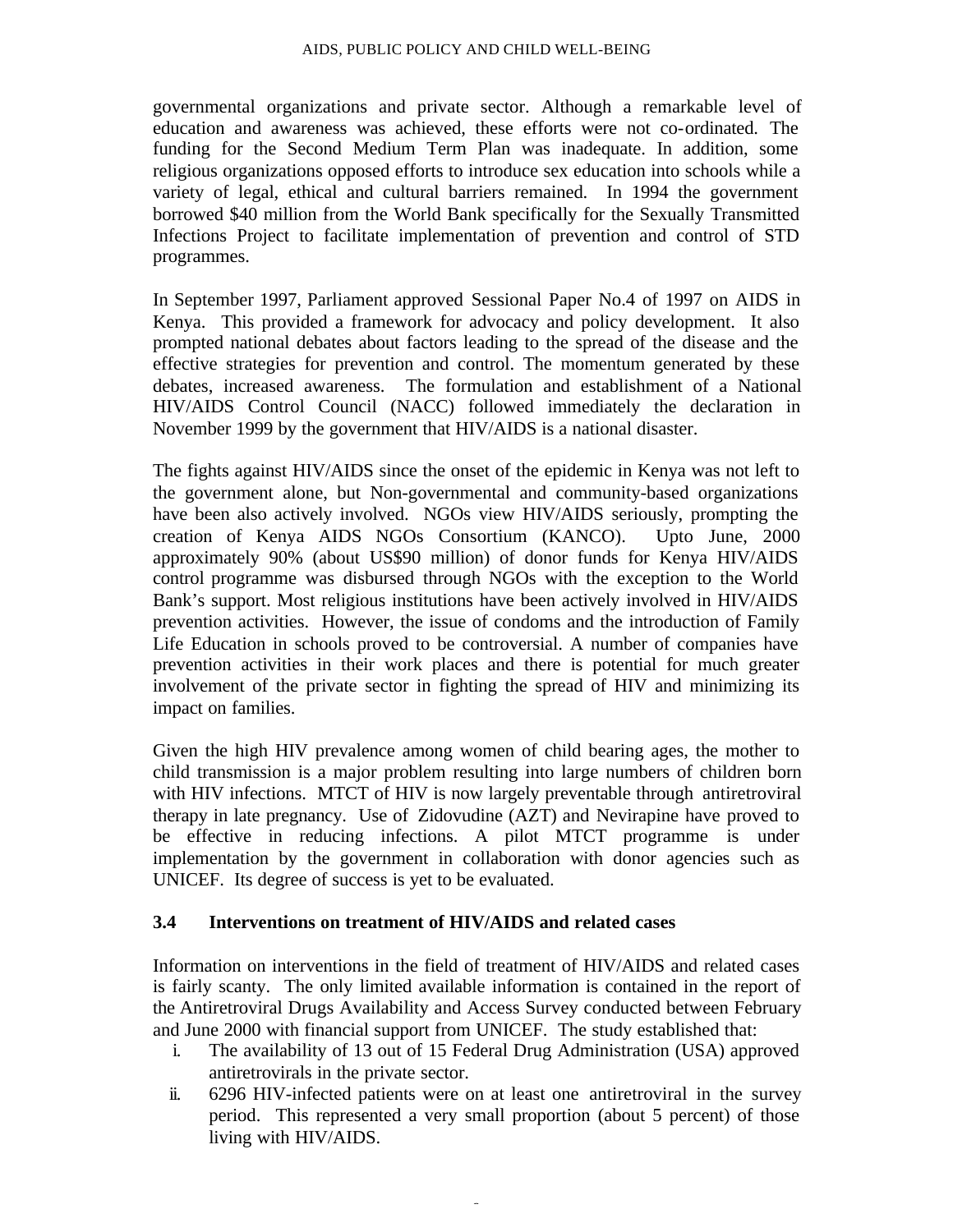- iii. Antiretrovirals are available but not accessible due to high cost (see chapters 13 and 14 of this compilation). Using a sub-sample of 76 of those who had used at least one antiretroviral, only 45 percent of them were found to be currently on therapy. 53 percent of those interviewed confirmed selling off family assets such as farms, houses and businesses to meet this financial demand.
- iv. The local cost of one tablet or capsule of some selected antiretroviral is in the same range as the prices charged in the developed countries. The passing of the legislative bill on generic antiretrovirals by parliament in 2001 is likely to increase accessibility of these drugs.
- v. Most clients currently on therapy self-financed the use of ARVs, while the rest relied on employers and family support.
- vi. Among those currently on ARVs, 39 percent were on monotherapy due to financial constraints and/or ignorance by health care professionals.
- vii. Lack of laboratory support is a major problem as it entails clinicians taking unwarranted risks of possible drug toxicity to their clients.

# **4. Impact of HIV/AIDS on the well being of children**

# **4.1 Micro/household level impact**

The results presented are based on the household survey conducted in Ugunja Division located in Siaya District. The survey was conducted in the months of April and May 2001. A complete listing of all the households in Ugunja Division was undertaken with the help of the provincial administration and later classified into the required three categories with the assistance of the TAPWAK team operating in the division using their contacts and verbal autopsy technique. To guarantee randomization and geographical spread of the pre-determined sample sizes of about 100 for each category of the households, the sub-locations were used as the primary sampling unit. A random start number was selected for each category of household in the sub-location and the computed sampling interval was used to select the households to be visited for the interviews. Replacement households under each category were also sampled to facilitate the operations in the field. The implemented sample consisted of 98 households with HIV/AIDS death, 102 households with non-HIV/AIDS death and 101 households with no death.

The data on household membership composition is consistent with the national scenario whereby children are about 50 percent of the population. The percentage of children members over the total members, were 54, 45 and 49 for the households with HIV/AIDS death, non-HIV/AIDS death and no deaths respectively. In all the three categories of households, the average income per capita were below 1 US\$ a day. The annual average income per capita in US\$ were 244, 176 and 136 in households with HIV/AIDS death, non-HIV/ADIS death and no deaths respectively. The surprising highest income in households affected by HIV/AIDS was attributed to recent sales of assets such as land and in particular to sale of a vehicle in one of the households. The main sources of income were self-employment and transfers. The percentages of transfers over total income were estimated at 30, 28 and 19 for households with HIV/AIDS death, non-HIV/AIDS death and no death respectively. The majority (over 70 percent) of adult and elderly members in all the three categories of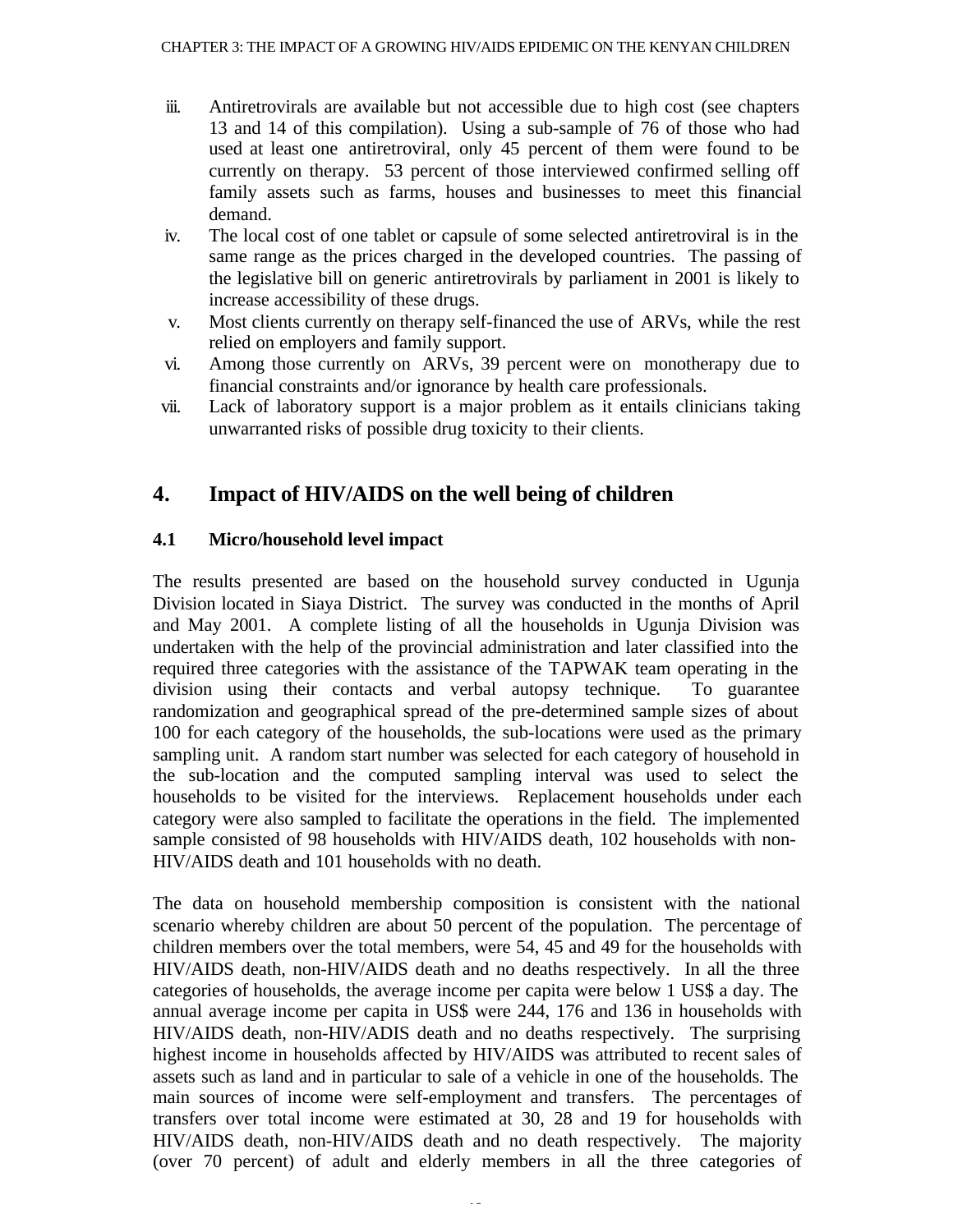households were illiterate or with primary education level. Ownership of land and animals were nearly universal (over 98 percent) and the majority (over 80 percent) live in houses of non-durable materials. Help in the households mainly came from the community and to a very limited extent from the civil society and the government. The households only received negligible assistance in form of social welfare programmes from the government.

#### **4.1.1 Indicators of child well being in the households**

Table 4.1 provides 8 indicators of child well being by the three categories of households. The data indicate that in all the three categories of the households, the sex composition of the children were nearly equal. An orphaned child is defined in this survey to mean a child (under 18 years) whose biological mother or father was reported to have died. The results suggest that orphan rate in the households with HIV/AIDS related death was two and a half times as that for households with no death. The households with non-HIV/AIDS deaths had orphan rate twice as high for those in households with no deaths. The percentage of orphaned children is alarmingly very high (82 percent) in the households with HIV/AIDS related deaths. Child death rate measured by the percentage of children who died due to any cause during the period of observation was about three and a half time the rate for those households with no death.

|                                                              | <b>HIV/AIDS</b> | Non-HIV/AIDS | No     |
|--------------------------------------------------------------|-----------------|--------------|--------|
|                                                              | Death           | death        | deaths |
| N. children (CM) in the HH                                   | 251             | 168          | 217    |
| N. male children (CM) in the HH                              | 126             | 85           | 110    |
|                                                              |                 |              |        |
| % orphan CM (over total CM in the HH) (orphan rate)          | 81.7            | 60.1         | 31.8   |
| % CM (over total CM in the HH) who died due to any cause     | 16.7            | 4.8          | 5.5    |
| during the period of observation (death rate)                |                 |              |        |
| % CM (over total CM in the HH) being sick due to any disease | 70.1            | 66.1         | 70.1   |
| during the period of observation (diseases prevalence rate)  |                 |              |        |
| % CM (over total CM in the HH) having worked during the      | 14.3            | 11.3         | 12.4   |
| period of observation                                        |                 |              |        |
|                                                              |                 |              |        |
| % CM (over total CM in the HH) being unable to visit an      | 43.0            | 42.3         | 36.9   |
| health care centre when in need of essential health care     |                 |              |        |
| services                                                     |                 |              |        |
| % CM (over total CM in the HH) withdrawn from school         | 23.9            | 19.1         | 14.8   |
| Average Daily Time spent by children in personal activities  | 1.8             | 2.2          | 1.9    |
| (playing, studying) in hours                                 |                 |              |        |
| % CM (over total CM in the HH) being discriminated against   | 6.8             | 1.8          | 1.8    |
| for any reason                                               |                 |              |        |

**Table 4.1:** Indicators of child well being by HH with a HIV/AIDS-related death, HH with a non-HIV/AIDS disease-related death and HH with no deaths.

Child diseases prevalence rate measured by the percentage of children being sick due to any disease during the period of observation in the three households do not show wide differences. On the average about 70 percent of the children reported to have been sick due to any disease with children in household with HIV/AIDS death having slightly higher rates. The percentage of children that worked during the period of observation suggest that the problem of working children is slightly higher in households with HIV/AIDS death. The percentages of 14, 11 and 12 for working

11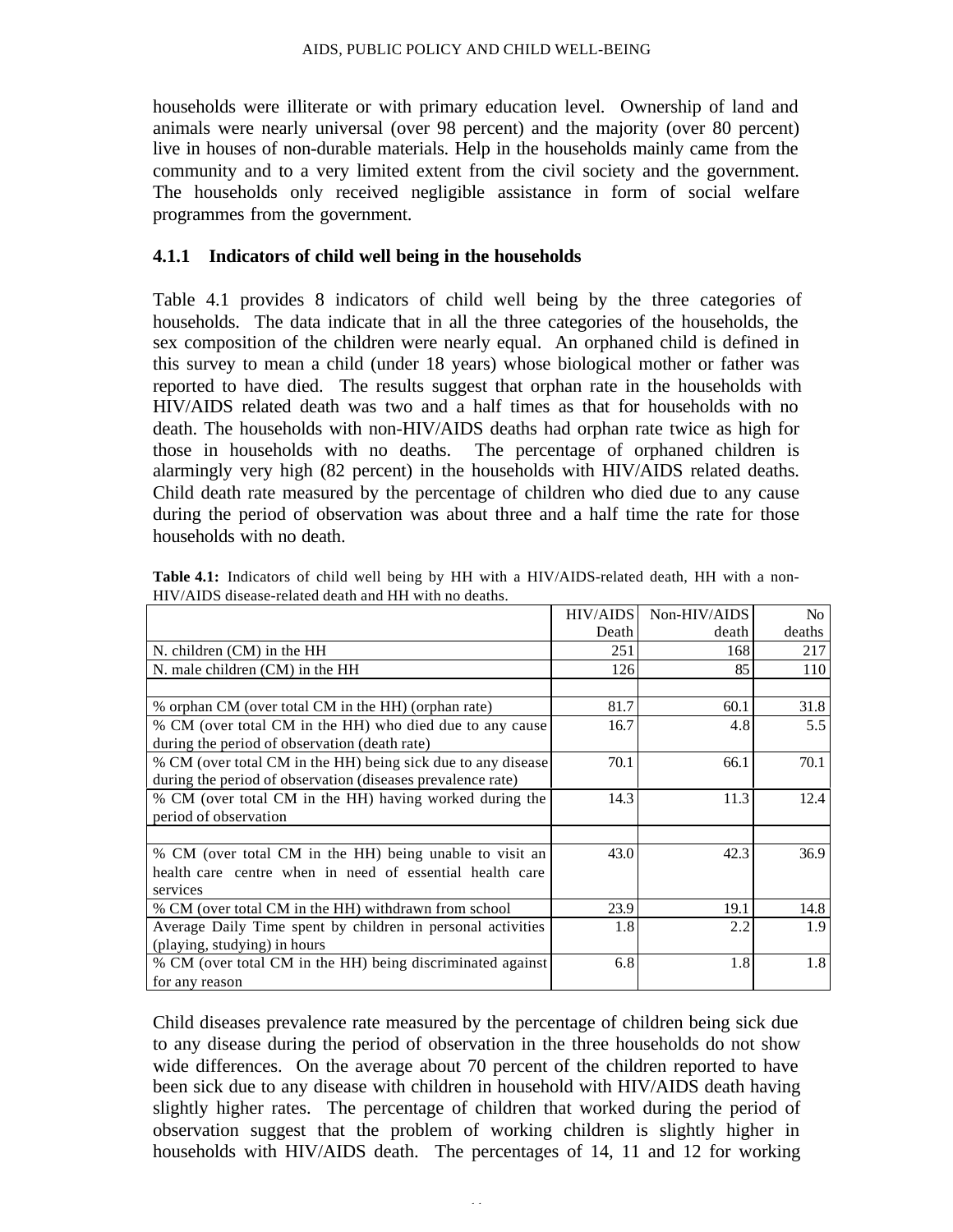children in households with HIV/AIDS death, non-HIV/AIDS death and no deaths respectively are fairly close to the proportion of 13.5 among children 5-17 years for Nyanza Province reported to be working in 1998/99 Child Labour Report.

The results also show no wide variations by the three categories of households on percentage of children being unable to visit a health care when in need of essential health care services. However, children in households with HIV/AIDS death had slightly higher rate (43 percent) when compared with (37 percent) for those in households with no deaths. The percentage of children withdrawn from school is highest in households with HIV/AIDS death. About 24 percent of children in households with HIV/AIDS were found to have been withdrawn from school when compared with 19 and 14 percent for households with non-HIV/AIDS death and no deaths respectively.

The survey reveals that the average daily time spent by children in personal activities (playing and studying) is about two hours. However, children in households with HIV/AIDS death had the least average daily time (1.80 hrs) when compared with 2.23 and 1.85 hours for those in households with non-HIV/AIDS death and no deaths respectively. The survey data show that the percentage of children being discriminated against for any reason is greatest in households with HIV/AIDS death. The level of discrimination estimated at 7% in households with HIV/AIDS deaths was about three times higher when compared with those for the other two categories of households.

Analysis of the impact of education of the household head on child well being indicate that it has a positive effect in families affected by HIV/AIDS. The data show improvement in all the indicators of child well being except for discrimination and working child in HIV/AIDS death households with secondary education level heads when compared with the illiterate headed. Similarly, higher income levels show improvements in indicators of child well being even in HIV/AIDS affected families. The data also show that apart from two indicators (for average daily time spent by children in personal activities and discriminated against any reason), all the other indicators suggest improvements in the child well being in HIV/AIDS affected families with higher income levels when compared with their counterparts having lower income level.

## **4.1.2 Type of coping strategies adopted by the households**

The survey results are provided on Table 4.2. On the six sustainable coping strategies the results show that on the average, households with an HIV/AIDS related death adopted relatively higher rates for each of them except for increased average daily time for productive activities when compared with households with no deaths. The most adopted in this category of strategies are mainly having reduced savings (65%), increased the average daily time for productive activities (52%) and reduced needed investments (37%).

Analysis of the data on the three partially sustainable coping strategies reveal that households with an HIV/AIDS related data adopted relatively higher rates for all of them when compared with households with no deaths. About 21 percent of the households with an HIV/AIDS death placed children with distance families while 13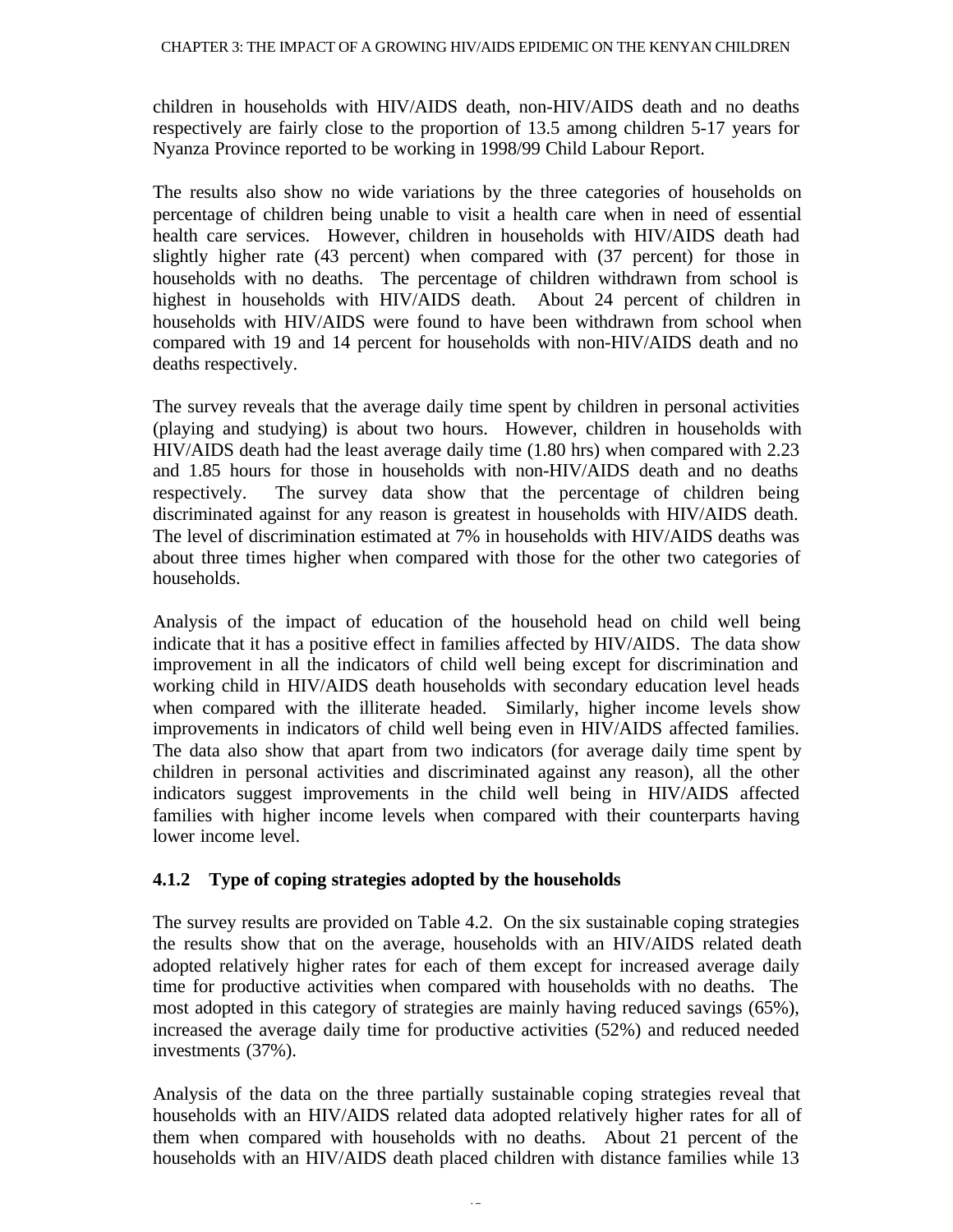and 6 percent of these households had their members out-migrate for distant work and left their jobs to care for the sick members respectively.

Data gathered on the six unsustainable coping strategies indicate that there were no wide variations on these strategies by the three categories of households although those in households with an HIV/AIDS related death had adopted slightly higher percentages when compared with those in households with no deaths. The most adopted unsustainable coping strategies in households with an HIV/AIDS related death are foregoing essential health care services (69%), received substantial aids from any source (59%) and reduced expenditures on essential food (31%). The least adopted unsustainable coping strategy is borrowed money at unfavourable condition (under 3%).

|                                                                        | HIV/        | Non-            | No     |
|------------------------------------------------------------------------|-------------|-----------------|--------|
|                                                                        | <b>AIDS</b> | <b>HIV/AIDS</b> | deaths |
|                                                                        | death       | death           |        |
| Sustainable coping strategies                                          |             |                 |        |
| % HH having reduced savings                                            | 65.3        | 70.6            | 60.4   |
| % HH having reduced needed investments                                 | 36.7        | 23.5            | 31.7   |
| % HH having reduced expenditures on consumer durables                  | 9.2         | 5.9             | 8.9    |
| % HH having sold non-productive assets (jewellery, other non-essential | 4.1         | 2.9             | 5.9    |
| items)                                                                 |             |                 |        |
| % HH having increased the Average Daily Time for productive            | 52.0        | 44.1            | 45.5   |
| activities                                                             |             |                 |        |
| % HH having reduced the Average Daily Time for family and other        | 33.7        | 33.3            | 22.8   |
| activities                                                             |             |                 |        |
| Partially sustainable coping strategies                                |             |                 |        |
| % HH with members having out-migrated in search of distant work        | 13.3        | 10.8            | 10.9   |
| opportunities                                                          |             |                 |        |
| % HH having placed children with distant families                      | 21.4        | 19.6            | 17.8   |
| % HH with a member having left his/her job to care for sick HH         | 6.1         | 0.0             | 3.0    |
| members                                                                |             |                 |        |
| Unsustainable coping strategies                                        |             |                 |        |
| % HH having received substantial aids (cash or kind) from any source   | 59.2        | 69.6            | 59.4   |
| % HH having borrowed money at unfavourable conditions                  | 2.0         | 1.0             | 3.0    |
| % HH having increased incomes from sale of assets                      | 22.4        | 14.7            | 18.8   |
| % HH having reduced expenditures on essential food                     | 30.6        | 29.4            | 26.7   |
| % HH with children withdrawn from school                               | 26.5        | 19.6            | 16.8   |
| % HH with members having foregone visits to health care centres when   | 69.4        | 70.6            | 69.3   |
| in need of essential health care services                              |             |                 |        |

**Table 4.2:** Type of coping strategies adopted by HH with an HIV/AIDS-related death, HH with a non-HIV/AIDS disease-related death and HH with no deaths.

Further analysis of differentials was also restricted to education and income variables. The results show that in households with an HIV/AIDS related death: secondary and above education level household headship reduces the negative impact in all the sustainable coping strategies except reduced expenditures on consumer durables and reduced needed investments; primary education level headship significantly reduces negative impact in all of the partially sustainable coping strategies; and, increase in education level of household head appear to be associated with reduction of the negative impact of unsustainable coping strategies except two (increased income from sale of assets and received substantial aids from any source).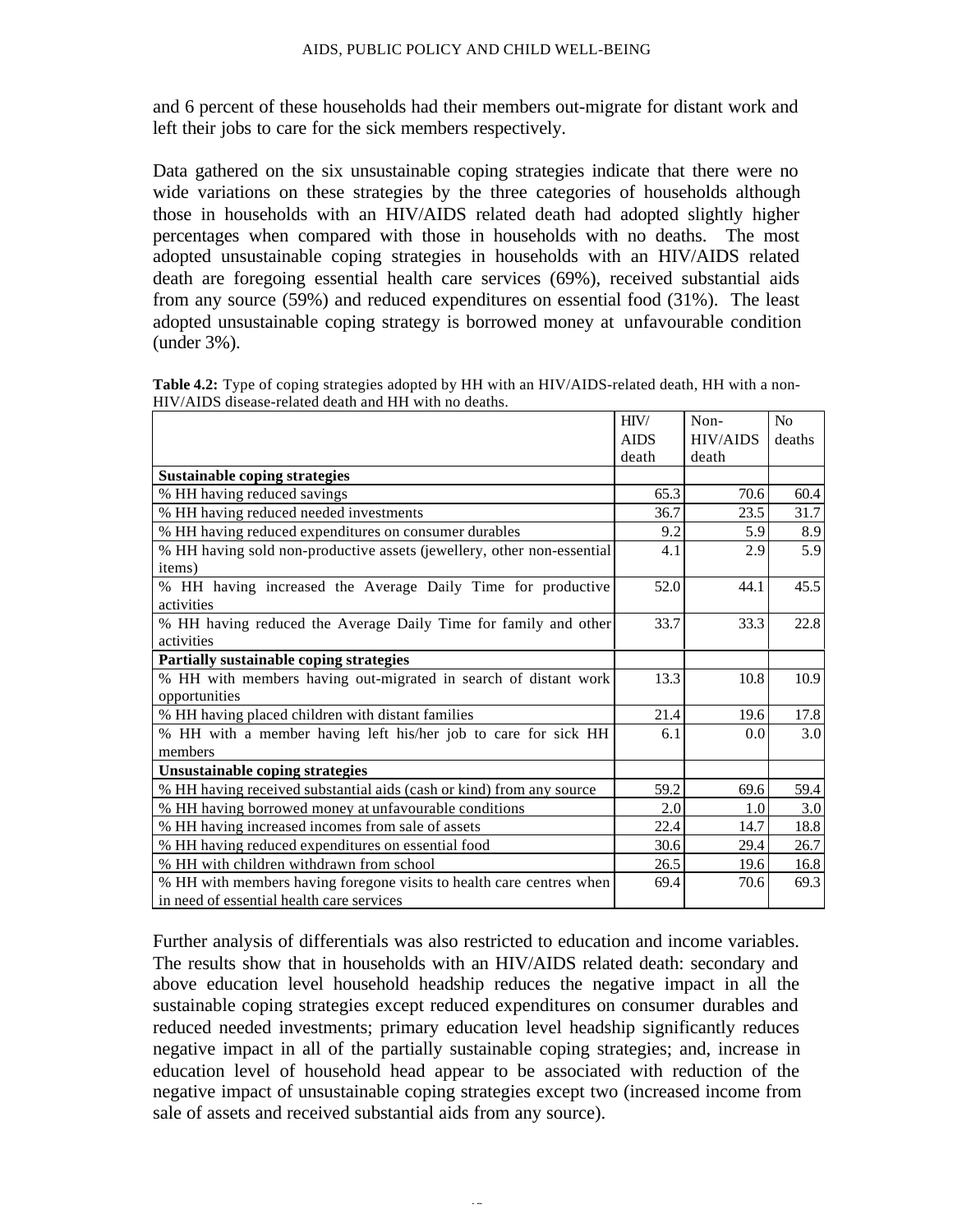Comparing high income level with low income level of the household with an HIV/AIDS related death suggest that high incomes have significant reduction effect on the negative impact of unsustainable coping strategies except for reduced expenditures on consumer durables, sale of non-productive assets and increased time on productive activities. High income level of the household appear to be also associated with about three times increased out-migration of members in search of distant work when compared with those with low income level.

Results of the analysis of The 2000 MICS data presented in Table 4.3 shows that improved knowledge of HIV/AIDS prevention is significantly associated with: secondary level and above for both men and women; utilization of trained health personnel for antenatal and delivery; and, improved child nutrition. The data do reaffirm that improvements in knowledge of mother to child transmission, knowledge of where to test and proportions tested are also significantly associated with the same three variables as in the case with HIV/AIDS prevention. The proportions of the total female and male population tested are only 10 and 8 percent respectively.

|                                | Know 3 ways |             | Test for HIV |        | Proportion<br>in total |
|--------------------------------|-------------|-------------|--------------|--------|------------------------|
|                                | Prevention  | <b>MCTC</b> | Know         | Those  | Population             |
|                                |             |             | where to     | tested |                        |
|                                |             |             | test         |        |                        |
| <b>Woman's Education: None</b> | 34.9        | 48.5        | 47.4         | 6.3    | 15.3                   |
| Woman's Education: Primary     | 43.9        | 48.5        | 60.8         | 8.1    | 57.2                   |
| Woman's Education: Secondary+  | 57.3        | 53.6        | 78.5         | 17.6   | 27.4                   |
| Skilled Attendant -antenatal   | 50.2        | 54.9        | 70.2         | 11.9   | 76.2                   |
| -at birth                      | 50.9        | 56.9        | 75.5         | 18.3   | 42.6                   |
| Man's Education: None          | 51.7        | 47.1        | 64.5         | 8.7    | 9.9                    |
| Man's Education: Primary       | 58.5        | 46.9        | 72.5         | 5.2    | 55.5                   |
| Man's Education: Secondary+    | 64.3        | 49.9        | 85.6         | 12.9   | 34.6                   |
| Weight-for-age 2SD-            | 37.2        | 47.2        | 57.9         | 9.8    | 21.2                   |
| Underweight                    |             |             |              |        |                        |
| , ,<br>$3SD-$                  | 38.8        | 45.4        | 52.0         | 10.0   | 5.7                    |
| Height-for-age 2SD- Stunting   | 41.5        | 48.0        | 59.1         | 8.6    | 35.3                   |
| 3SD                            | 39.3        | 48.7        | 57.2         | 7.9    | 14.7                   |
| Weight-for-height 2SD-         | 38.1        | 42.0        | 52.4         | 9.9    | 6.0                    |
| Underweight                    |             |             |              |        |                        |
| ,,<br>3SD                      | 21.8        | 34.7        | 52.8         | 6.4    | 1.4                    |
| <b>DPT</b> Immunization        | 44.7        | 49.9        | 63.8         | 10.1   | 76.2                   |
| <b>BCG</b> Immunization        | 44.3        | 49.1        | 64.4         | 10.4   | 90.9                   |
| Polio Immunization             | 44.0        | 49.9        | 64.6         | 10.5   | 72.8                   |
| <b>Measles Immunization</b>    | 45.6        | 50.3        | 64.6         | 10.4   | 76.1                   |
| Proportion in total female     | 46.2        | 50.0        | 63.6         | 10.4   | 52.2                   |
| population                     |             |             |              |        |                        |
| Proportion in total male       | 59.1        | 48.0        | 76.3         | 8.2    | 47.8                   |
| population                     |             |             |              |        |                        |

**Table 4.3:** Knowledge of ways of prevention, MTCT and test for HIV/AIDS (%)

#### **4.2 Macro level impact**

#### **4.2.1 Impact on provision of social services**

Analysis of the data from the Department of Social Services survey on the HIV/AIDS impact on the structure of the ministry as well as quantity and quality of services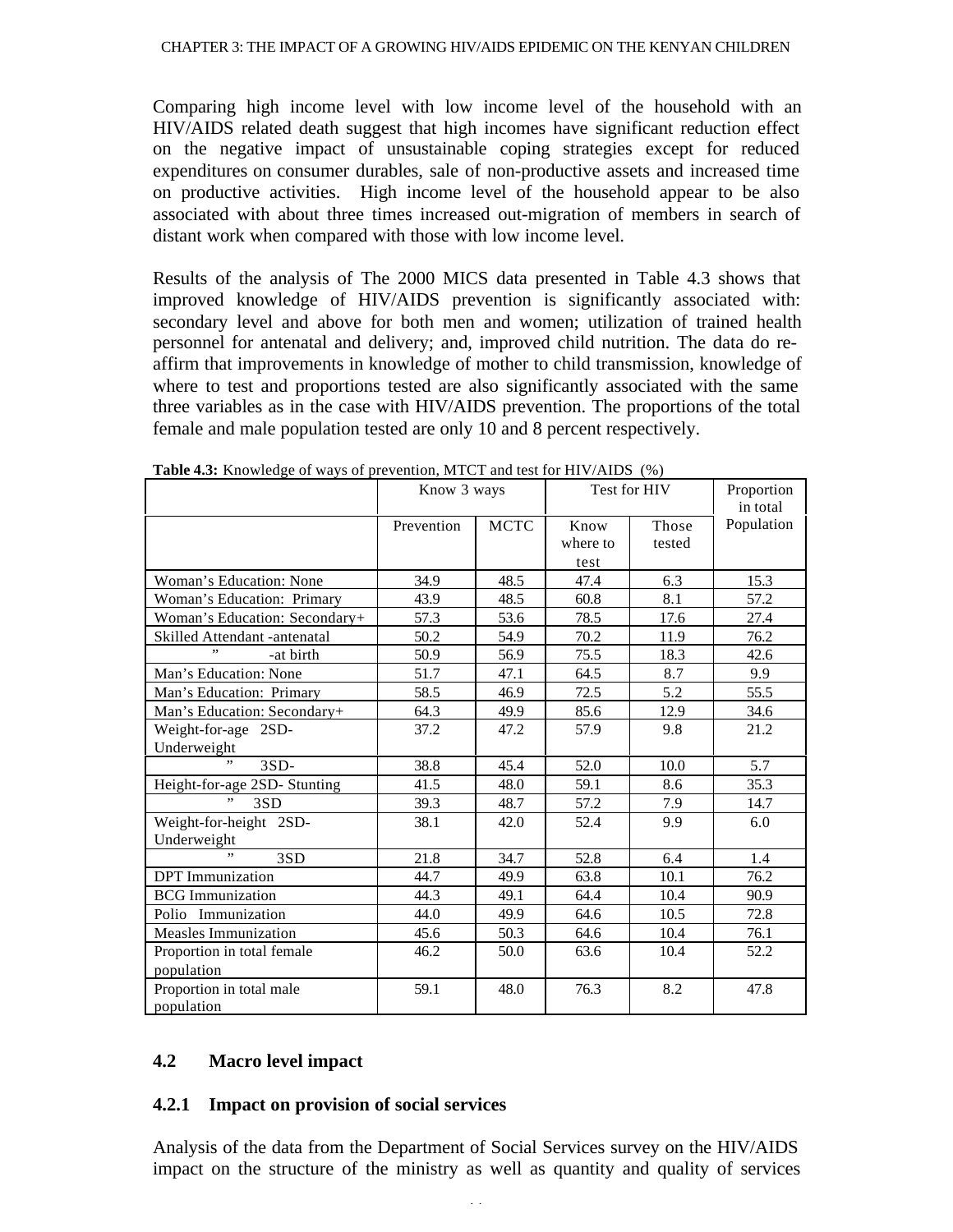provision show that there is serious shortage of personnel and funds in the face of increasing demand for social services especially in rural areas. Data on exits from service due to HIV/AIDS related deaths are shaky and are therefore based on the assumption that 30 percent of the total deaths could be attributed to HIV/AIDS. The estimated percentages of exit from service due to HIV/AIDS related deaths as of the total exits were 2, 5 and 10 for the periods 1990-1995, 1996-1998 and 1999 respectively. The number of days of absence from work, estimated assuming 45 days per individual who died, increased from 3,600 in 1990 to 4,420 and 9,675 in 1995 and 2000 respectively. This implies an increase of 23 and 119 percent in the 1990-1995 and 1995-2000 periods respectively. The number of unfilled vacancies also increased from 1,318 in 1996 to about 4,000 in the year 2000 mainly due to early retirement and retrenchment programmes. These results suggest negative impact on the quality of social services. The survey also revealed that the department has also very limited funds for only the relief of distressed and the aged persons. The allocated funds were US\$ 1,350 and US\$ 14,000 in 1997 and 1999 respectively. There are no funds allocated to cater for the rapidly growing number of orphaned children estimated at 300,000 in 1994 and 1 million in the year 2001.

#### **4.2.2 Impact on provision of education**

The precise contribution of the HIV/AIDS on the quality and quantity of educational services could not be determined from the ministry survey data. However, data established that in the 1995-2000 period the number of primary and secondary schools increased by about 15.5 and 12.8 percent respectively. The number of primary and secondary level classes also increased by 10.3 and 24.8 percent during the same period. The personnel in the Teachers Service Commission increased from 203.0 thousand in 1990 to 231.7 and 236.8 thousand in 1995 and 2000 respectively. This implies an increase of 14.4 and 2.2 percent in the 1990-1995 and 1995-2000 periods. Since data on exits and entry into service was not available, the 1995-2000 decline in rate of increase could be attributed to attrition due to deaths, retirements and freeze in new employment.

The trend data on both gross and net enrolment ratios suggest only slight decline in quantity of educational services in the recent past. This could be attributed to a number of factors including impact of HIV/AIDS. Gross enrolment ratios in both primary and secondary levels declined during the 1990-2000 period. The primary level gross enrolment ratios for males and females estimated at 104.0 and 99.6 respectively in 1990 declined to 88.1 and 87.1 respectively in 2000. Similarly, secondary gross enrolment ratios for males and females estimated at 33.6 and 25.2 respectively in 1990 also declined to 23.5 and 20.9 respectively in 2000. Data on net enrolment ratio available only for 1999 and 2000 show a decline as well. The primary level net enrolment for males and females declined from 70.5 and 70.9 respectively in 1999 to 68.8 and 68.0 respectively in 2000. At secondary level, net enrolment for males showed no significant change as reflected by the estimates of 13.3 in 1999 and 13.5 in 2000. However, secondary level net enrolment for females showed a decline from 14.5 in 1999 to 13.6 in 2000. This is also reflected in the increase of drop-out ratios at secondary level in the 1993-2000 period. While the primary level drop-out ratios remained close to 5 percent for both males and females in the 1993-2000 period, the secondary level ratios for males and females increased from 3.3 and 3.5 respectively in 1993 to 4.6 and 5.1 respectively in 1999.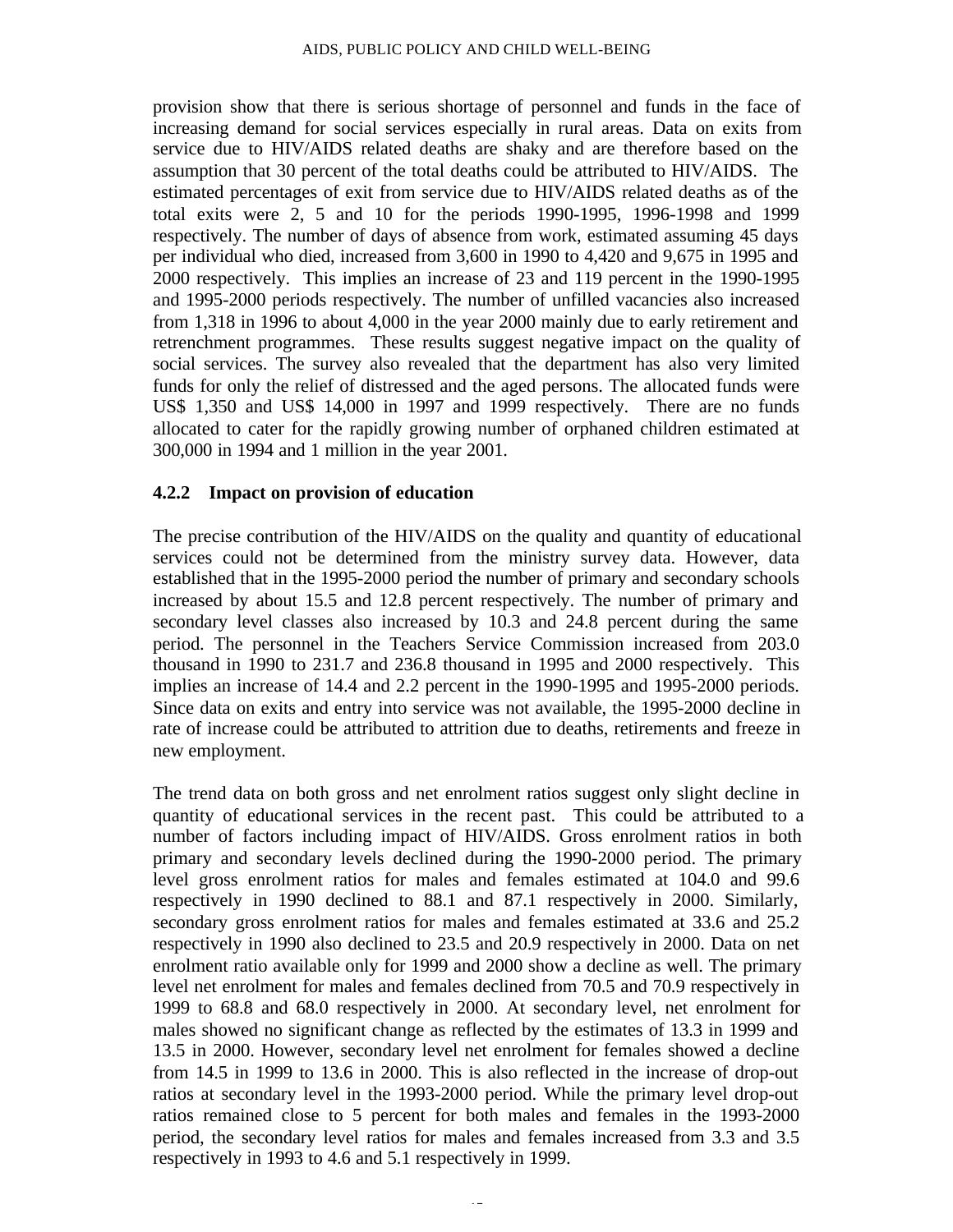Available data on quality of educational services also suggest a slight decline in the 1990-2000 period. Pupil-class ratios for primary level show insignificant changes between 1995 and 2000 while for secondary level show only a slight decline in the 1995-2000 period. The estimates for primary and secondary levels declined from 31.3 and 41.4 respectively in 1995 to 30.1 and 34.6 respectively in 2000. Similarly the pupil-teacher ratios for primary level show insignificant improvement in the 1995- 2000 period and a slight decline for the secondary level. The estimates for primary level improved slightly from 31.1 in 1990 to 32.9 in 2000 while for secondary level declined from 20.2 in 1990 to 16.5 in 2000.

#### **4.2.3 Impact on provision of health**

The assessment of the HIV/AIDS impact on provision of health services was based on information from the Ministry of Health survey and results of the macro simulation models. Trend data was not readily available to determine the HIV/AIDS impact on the structure of the Ministry of Health. However, data on the growth of the number of health establishments suggest that the ministry do not cater sufficiently for the relatively increased demand for health services. The number of primary care institutions increased from 3,456 in 1995 to 3,874 in 2000 while for secondary care institutions increased from 344 in 1995 to 479 in 2000. The tertiary care institutions increased from 1 in 1995 to 2 in 2000. This implies increases of 12, 39 and 100 percent for primary, secondary and tertiary care institutions respectively for the 1995- 2000 period. The government owns 80, 50 and 100 percent of the primary, secondary health care institutions respectively. Data on the number of beds in wards dealing exclusively with AIDS was not available but available information suggest that their percentage increased from 35 in 1995 to 50 in 2000 (NASCOP, 2000).

Data was not available to determine trends in attrition of health personnel due to HIV/AIDS. Data for the year 2000 indicate that there were a total of 758 doctors, 24,500 nurses and 15,103 administrators and other personnel in the health care institutions at all levels. Doctors exiting from public health care institutions dropped from 44 in 1999 to 34 in 2000. In each year, about 150 medical doctors, dentists and pharmacists enter into the service. Recruitment of nurses was stopped in 1997 while 503 exited from public health care institutions in 1997 for various reasons while entry into service each year averages 1,000 to 1,200. Shortage of nurses in public health care institutions is projected at 2000 by the year 2008 due to resignation, deaths and retrenchment.

Projections of health expenditure based on simulation models indicate that the total annual health care treatment costs for persons with HIV and AIDS of all age groups was projected to grow eight-fold from Ksh.1.4 billion in 1990 to Ksh.11.2 billion in 2010 under the high HIV prevalence scenario and to Ksh.3.7 billion in 2010 under the low estimate. More than 90 percent of the health care costs are attributed to inpatient care with the remaining costs covering outpatient and home-based care.

Assuming that the health budget kept pace with inflation and that the population growth rates of 1995 were maintained under the high HIV projection scenario, the demand for HIV/AIDS treatment in public sector would rise from 17 percent of the health budget in 1990 to 79 percent in 2010. In the private sector, the share absorbed

16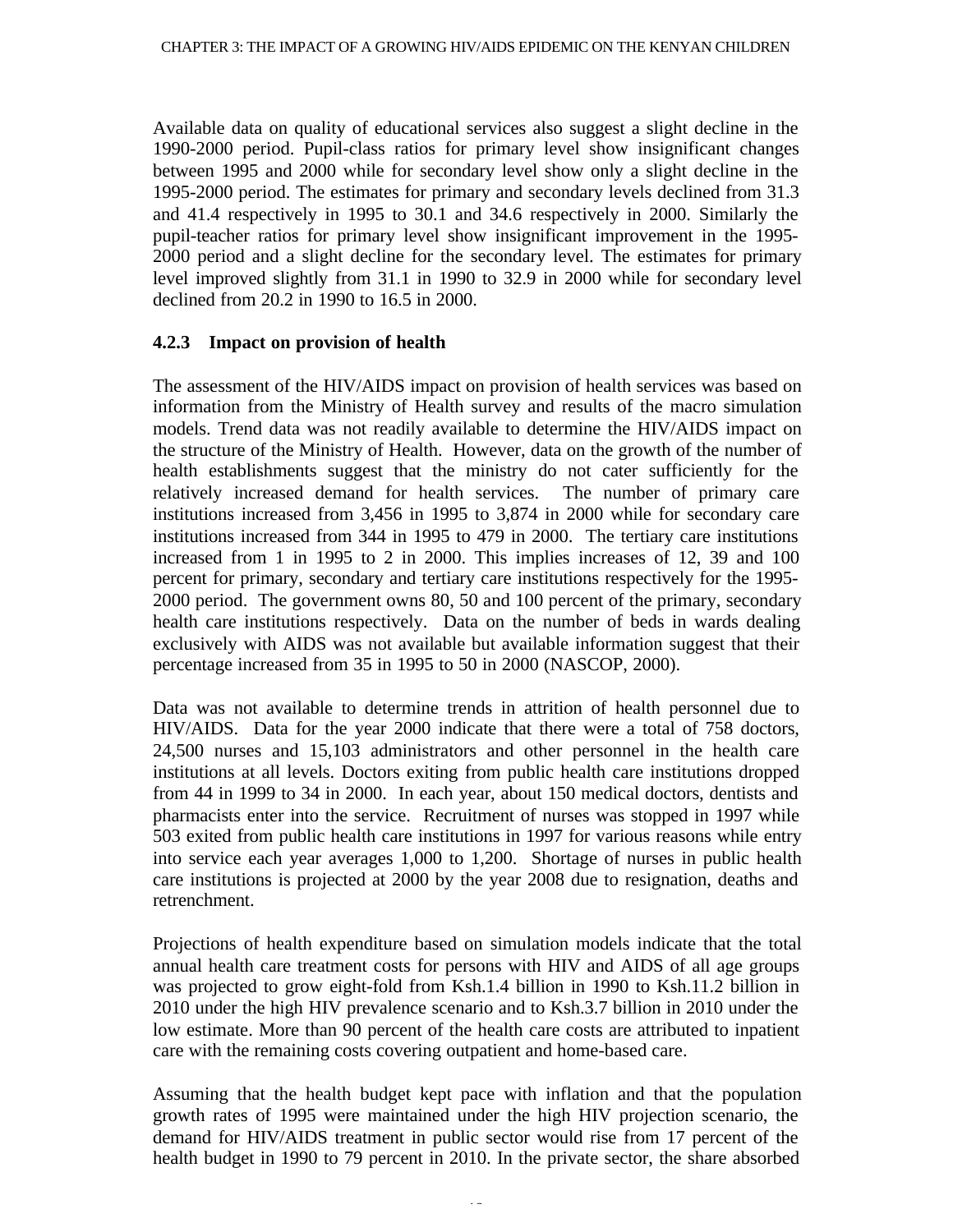by HIV/AIDS would rise from 35 to 161 percent in 2010 under high HIV projection scenario and to 53 percent assuming low HIV projections. The burden on private sector capacity would be about twice as great as on public sector capacity assuming that the distribution of public-private sector remained the same. However, all the costs are expected to reduce drastically given the introduction of low cost antiretroviral drugs in the year 2001. The projections further indicate that total hospital costs for AIDS, expressed in 1992 prices, will increase to about 3,800 million by 2000 and to 5,400 million by 2005. This implies that about half of the total public health care budget will be required to provide adequate care for AIDS patients and the remaining half to meet all the other health needs of the population.

Scanty information was gathered in the Ministry of Health survey on the quantity of health care services. However, some indicators suggest increased pressure caused by HIV/AIDS and general deterioration of health care services in the recent past. In 1996, about 50 percent of beds in public hospitals were occupied by HIV/AIDS patients (HIS, 1996). There is also a general decline in immunization coverage rate from 77 percent in 1990 to 65 percent in 2000. Children covered in baby well clinics also declined from 72 percent in 1997 to 64 percent in 2000.

#### **4.2.4 Impact on child survival and life expectancy**

According to the projections based on macro simulation models, the annual number of child deaths due to measles and malaria was expected to reach 10,000 by 2005. Infant mortality rate that was projected to decline from 72 per 1,000 live births in 1995 to 47 per 1,000 in 2005 without HIV/AIDS, is expected to reach between 55 and 60 per 1,000 live births in 2005 with HIV/AIDS. Similarly child mortality rate that was expected to decline from 115 in 1995 to about 70 by the year 2005 in the absence of HIV/AIDS is expected to increase to between 120 and 125 per thousand live births by 2005. In overall, infant mortality rate is projected to be 20 percent higher and child mortality rate 75 percent higher in 2005 as a result of HIV/AIDS pandemic.

Kenya's life expectancy at birth, which had risen from 48 years in 1970 to about 54 years in 1990, was expected to decline to about 50 years by the end of the year 2000 (UNAIDS, 1998). However, the projections indicate that life expectancy at birth is expected drop to as low as 47 years by 2005 and then rise slightly to 50 and 52 years for men and women by the year 2020.

|    |                                                                   | 1985 | 1990 | 1995 | 2000 | 2005 |
|----|-------------------------------------------------------------------|------|------|------|------|------|
|    | Life expectancy at birth                                          | 60   | 59   | 54   | 51   | 47   |
|    | Infant mortality rate                                             | 63   | 62   | 63   |      | 60   |
|    | Under 5 mortality rate                                            | 102  | 90   | 93   | 105  | 125  |
| 4. | % children under 5 suffering from moderate-severe wasting         |      |      | 1.6  | 1.3  |      |
|    | DPT3 immunisation coverage (proportion of one-year-old children   |      |      | 86.9 | 79.2 |      |
| б. | Measles immunisation coverage                                     |      | 78.0 | 84.0 | 79.2 |      |
|    | ORT use (percentage of all cases of diarrhoea in children under 5 |      |      | 38.5 | 68.7 |      |
|    | Proportion of births attended by doctor, nurse, or midwife        |      |      | 45.4 | 44.3 |      |

**Table 4.4:** Trends in some welfare indicators

**Sources:** UNICEF, UNDP, WB, DHS

**Note:** The inserted DHS data on ORT refer to children under 3: the recommended home solution is not included in the 2000 data.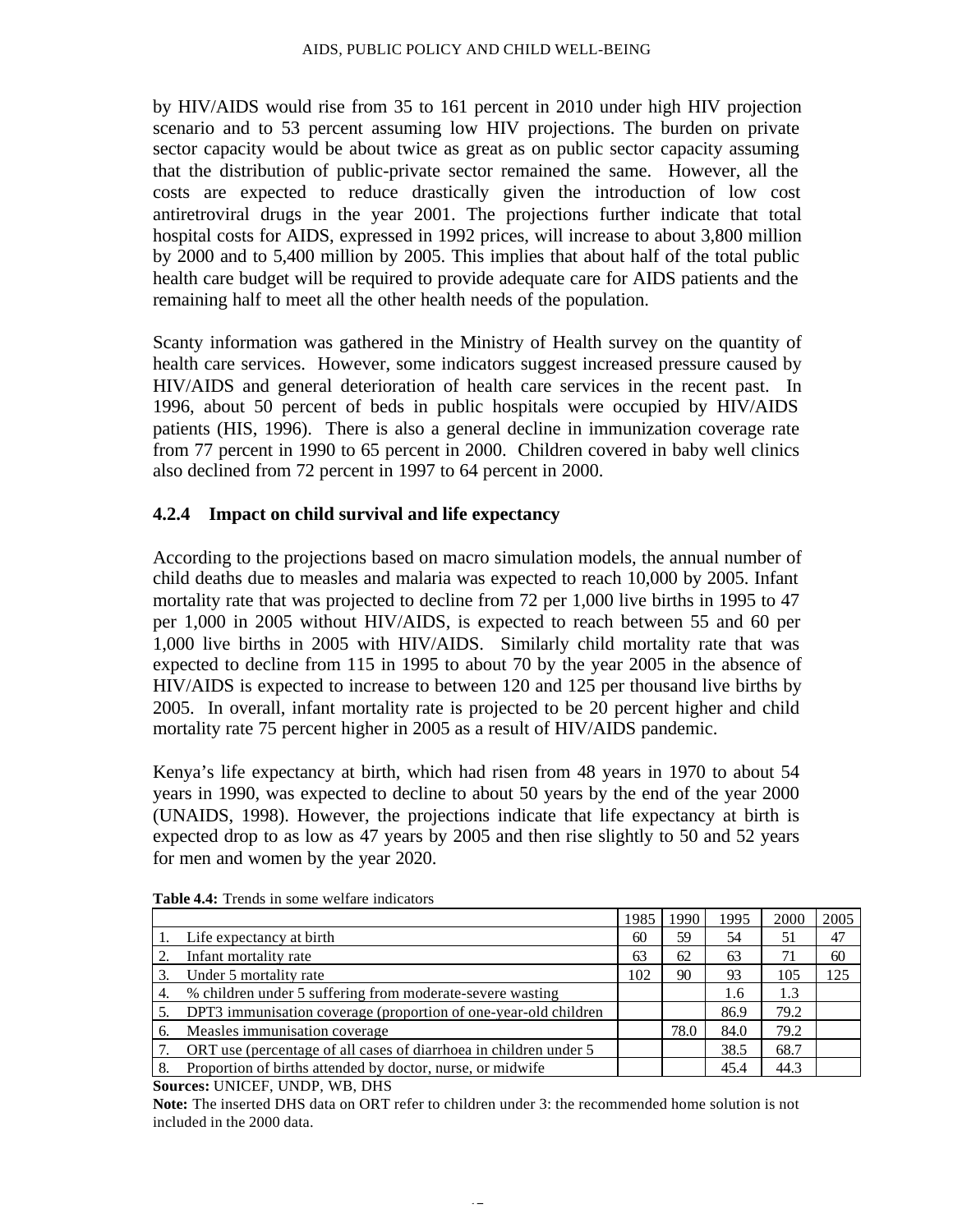#### **4.2.5 Impact on other macro economic indicators**

HIV/AIDS affects productivity sectors of the economy. The effects on productivity are mainly from the loss of skilled and unskilled labourers and absenteeism. HIV/AIDS is expected to impact negatively on employment by creating more than necessary absenteeism, deaths of trained labour and loss of people between ages 15– 49 years that comprise the core of labour force. According to Africa Competitiveness Report 2000/2001, the impact of AIDS in the workplace will rise over time as deaths increase and about 7.5 percent of Kenya's 1999 workforce was HIV positive.

The economic impact of HIV/AIDS could substantially be higher owing to the fact that most infections occur among the economically active age group, 15-49 years. According to results of the simulation models, the total direct and indirect cost of AIDS could increase from 2 – 4 percent of the GDP in 1991 to 15.5 percent in the year 2005 while per capita income would drop by 10 percent as a result of high mortality and morbidity of the most productive labour force. It is projected that the impact of HIV/AIDS will reduce Kenya's Gross Domestic Product by 14.5 percent by 2010. HIV/ADS will therefore reduce both the workforce and available resources.

# **5. Responses for the mitigation of HIV/AIDS impact**

## **5.1 National Policy on HIV/AIDS**

The policy of the government on control and prevention of HIV/AIDS is contained in the Sessional Paper No.4 of 1997 that also recommended the establishment of the National Aids Control Council (NACC). The Sessional Paper recognizes that effective responses to the HIV/AIDS crisis requires a strong political commitment at the highest level, implementation of a multi-sectoral prevention and control strategy, mobilization of resources and establishment of national AIDS council to provide leadership at the highest level possible. NACC that was established in 1999 is mandated to provide policy and strategic framework for mobilizing and coordinating resources for prevention of HIV transmission and provision of care and support to infected and affected people of Kenya. The three specific targets for NACC are to: reduce HIV prevalence by 20-30 percent by the year 2005; increase access to care and support to the people infected and affected by HIV/AIDS; and, strengthen institutional capacity and coordination at all levels.

The National Aids Control Council set up a number of structures to facilitate the implementation. These include the AIDS Control Unit (ACUs) in each Ministry, Provincial HIV/AIDS Control Committees (PACCs), District HIV/AIDS Control Committees (DACCs) and Constituency AIDS Control Committees (CACCs).

#### **5.2 Political commitment**

HIV/AIDS was declared a national disaster during the HIV/AIDS symposium for members of Parliament in Mombasa held in November 1999. The president and other political leaders are fully committed to the fight against HIV/AIDS as reflected by their public pronouncements in parliament and public gatherings. The government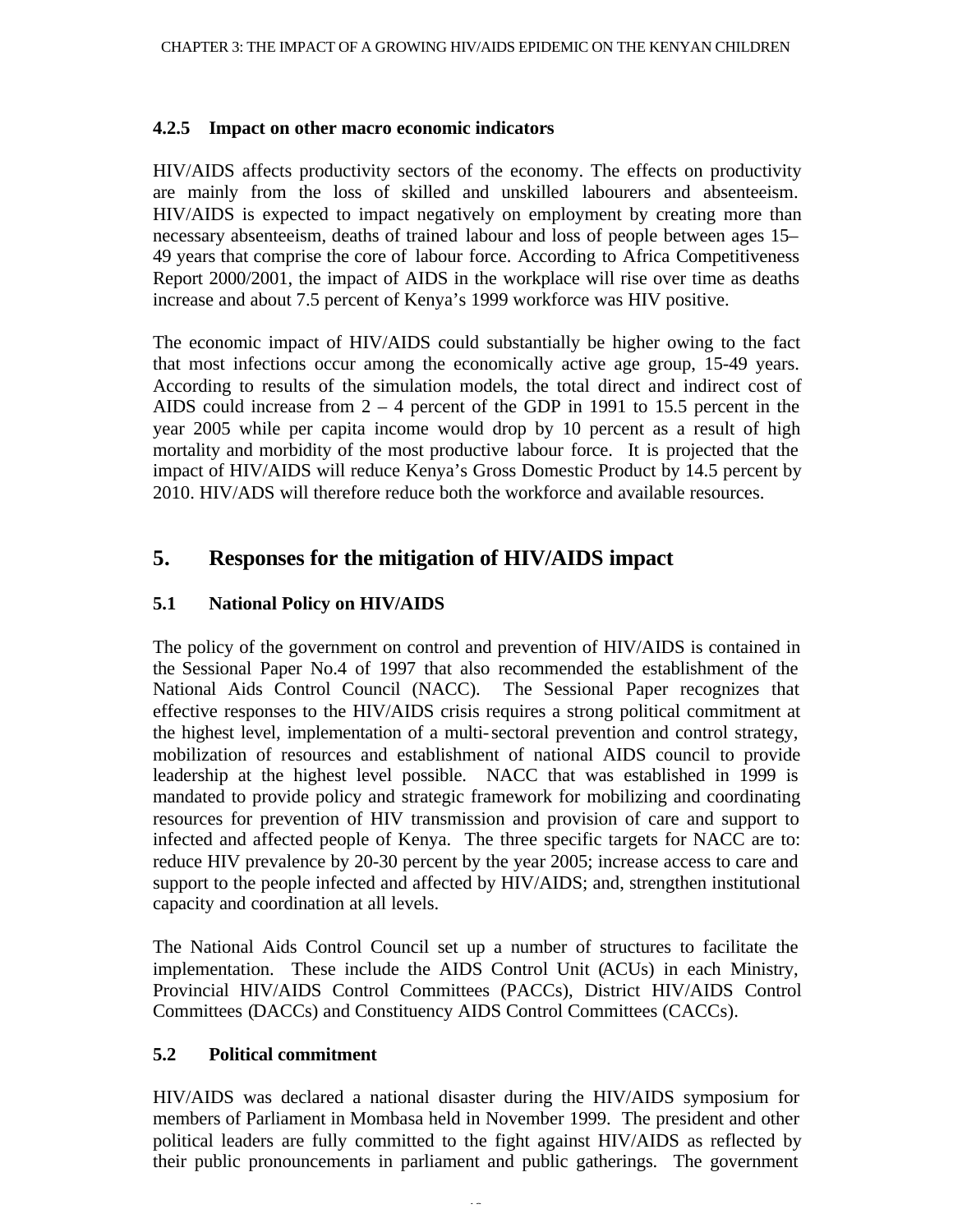also confirmed its commitment to fight against HIV/AIDS through establishment of NACC and providing funds to it for the year 2000.

#### **5.3 Policy and programme measures for mitigation of HIV/AIDS impact**

Analysis of the policy and programme measures for mitigation of HIV/AIDS impact in Kenya was based on the survey data for the ministries of education, health and social services. The ministries survey was conducted in the months of July and August 2001. The planning and statistical units of these ministries provided the information to the research assistants used in implementing these surveys.

Data gathered in the stakeholders survey was used to undertake the assessment of the preliminary impact of the policy response measures as perceived by the stakeholders. The stakeholders survey was also conducted in Ugunja Division of Siaya District in Kenya. A total of 27 stakeholders were interviewed consisting of 7 families infected and affected by HIV/AIDS, 5 NGOs operating in Ugunja Division with strong HIV/AIDS programmes and 15 community based organizations including individuals actively involved in HIV/AIDS activities.

#### **5.3.1 Responses on provision of social services and perceived preliminary impact**

The department of social services has not undertaken the measures of new enrolment of semi-qualified personnel and recall of retired personnel into service due to freeze in employment in the face of the retrenchment programme being implemented. Data obtained on programmes being supported indicate that out of the 9 programmes in the standard questionnaires used in the survey, only one on social assistance for poor relief is being implemented with very little funding. In this regard, the ministry has not responded by increasing the number and funding level of support programmes to mitigate the impact of HIV/AIDS.

The survey results show that the ministry is pursuing only one of the six specific policy measures aimed at expanding the capacity and outreach social services. The measure being implemented is HIV/AIDS prevention among staff of the ministry through information, condom distribution and counseling. This measure was only intensified in the year 2000 when HIV/AIDS Control Units (ACU) were established in the ministry. The other policy measures such as accelerated training, overtime arrangements, expansion of front offices, subcontracting of social services tasks are not yet instituted. For specific policy measures for strengthening the institutional response to the HIV/AIDS impact in social services sector, efforts started in 2000 to mobilize funds to respond to the impact and to set up effective information network.

The results of the stakeholders survey regarding the perceived impact of the Department of Social Services responses show that some of the problems perceived to be most tackled feature also as most neglected. This could be interpreted to imply that the impacts of these problems are very serious that much more need to be done. The results also show that priority problems for future interventions by the department should include addressing the issues of lack of funds, lack of personnel, worsening of old needs. Apart from the NGOs, the stakeholder perceived the policy measure adopted to solve the problem of lack of funds for infrastructures successful. However,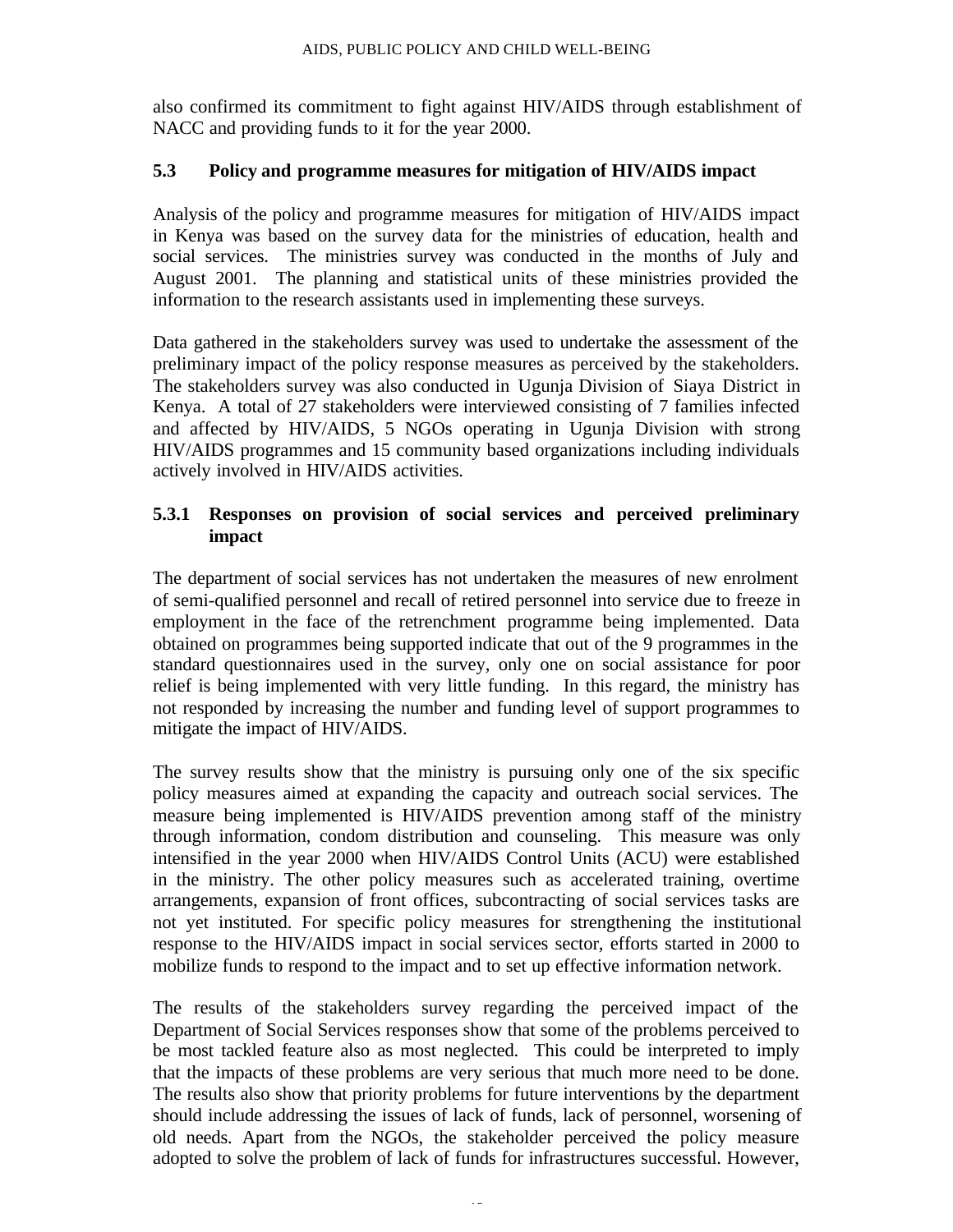the overall degree of success for measures adopted to tackle the second and the third problems were rated unsuccessful by HIV/AIDS affected households and NGOs. The stakeholders also perceived lack of funds, lack of personnel and worsening of old needs as the three most neglected problems ranked from first to third respectively.

#### **5.3.2 Responses on provision of education and perceived preliminary impact**

Results of the survey show that out of the four specific policy measures for preventing and treating HIV/AIDS among the staff of the Ministry of Education, only one measure on prevention through information programmes, condom distribution and counseling was being implemented from the year 2000. Other policy measures such as introduction of health insurance for staff treatment of staff with anti retro viral (ARV) therapy and other anti-HIV/AIDS programmes targeting staff of the Ministry of Education have not been started.

The results further show that none of the six policy measures for sustaining the capacity of the institution to deliver educational services are being implemented. The specific measures sought included accelerated training of new teachers within the standard teacher training colleges, accelerated training of new teachers with a shorter/lighter curriculum, allocation on non-teaching staff to teaching tasks, reduction of teaching schedule, overtime arrangements for teachers and regrouping of classes.

The survey revealed that the ministry is implementing three out of these six policy measures for sustaining education demand but not in response to the HIV/AIDS pandemic. The policy measures being implemented are targeted bursary programmes for secondary school pupils and university students, provision of books to primary schools under the SPRED project, and the Girl Child Project launched in 1997 covering 13 pilot districts and targeting mainly primary schools.

The survey established that the policy measure on responses to teacher absenteeism and low morale for all reasons to sustain the quality of education was not in place. Only one out of the four policy measures aimed at strengthening the institutional response to HIV/AIDS impact on the educational sector was started in January 2001 by establishing the AIDS Control Unit. The ministry is yet to introduce policy measures for mobilization of funds to respond to the impact, allocation of full-time personnel dedicated to HIV/AIDS issue in the educational sector and development of effective information network.

The perceived impact of the responses by the Ministry of Education based on stakeholders survey suggest that future interventions by the Ministry of Education should focus on solving problems of lack of personnel, shortage of teaching materials in schools and the new problems caused by HIV/AIDS. The policy responses adopted to solve the problem of frequent absence of teachers was rated as successful. However, the ratings of the impact of the policy measures adopted by the Ministry of Education to address the problems of lack of personnel and shortage of teaching materials in schools were perceived as unsuccessful on the overall and on the specific aspects.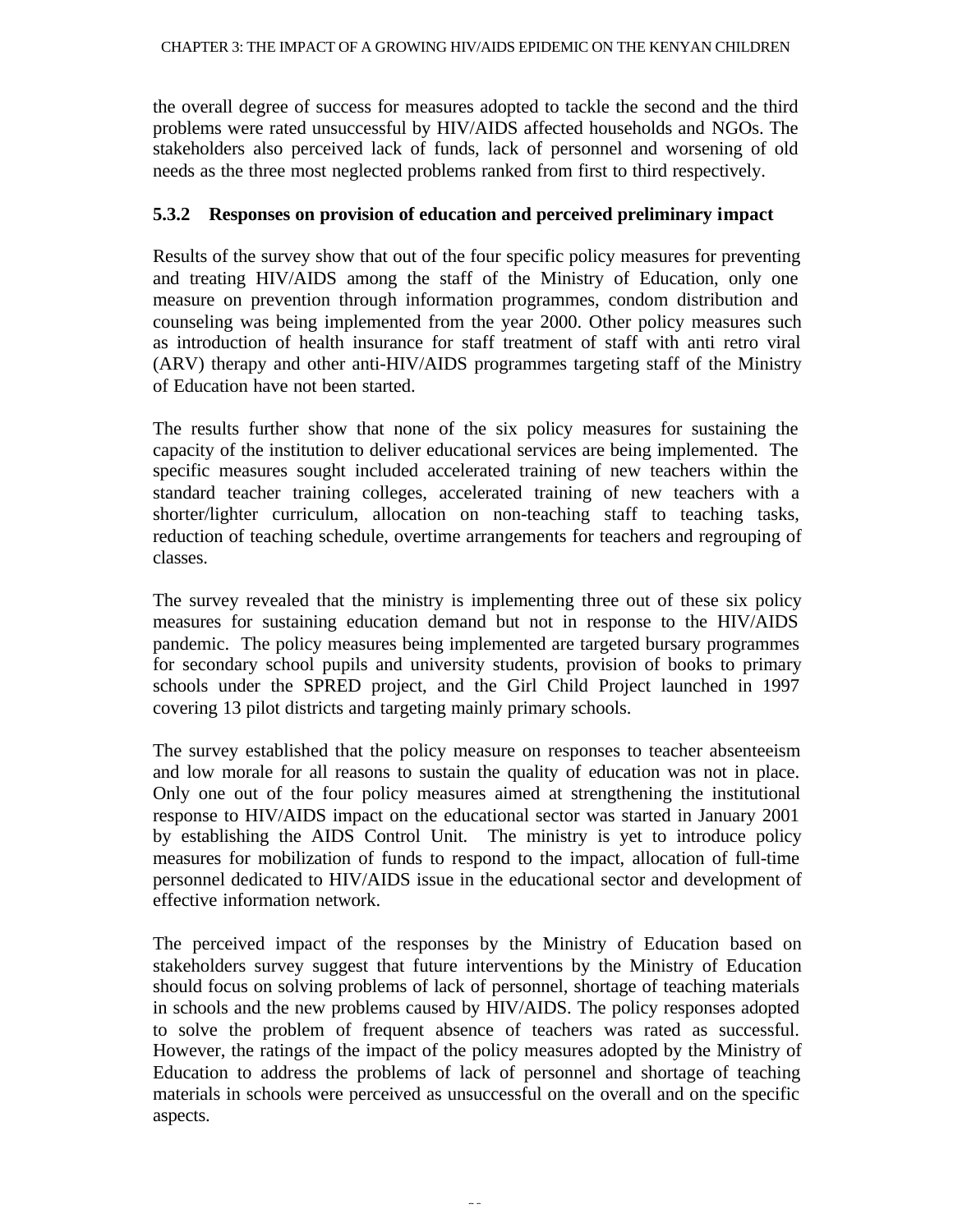The HIV/AIDS affected households in particular, perceived lack of personnel, shortage of teaching materials in schools and the new problems caused by HIV/AIDS as the three most neglected problems ranked from first to third respectively. The aspects to be kept in greatest consideration in implementing policy measures to address these neglected are mainly timing with respect to needs, respect for rights and sympathy with sufferings of targeted people.

## **5.3.3 Responses on provision of health services and perceived preliminary impact**

Out of four policy measures to offset the HIV/AIDS impact on the health care system only one was being implemented. The four measures are HIV/AIDS prevention among medical personnel, introduction of health insurance for medical personnel, treatment of medical personnel with antiretroviral (ARV) therapy and other anti HIV/AIDS programmes targeted to staff of the Ministry of Health. Apart from the awareness campaign for HIV/AIDS prevention that was in place, the other three policy measures were not being implemented.

On the four specific policy measures aimed at sustaining the delivery capacity of health care institutions, the survey data revealed that there was no policy response introduced to cater for this aspect. Apart from updating the training curriculum for medical personnel at all levels to include HIV/AIDS, no responses were noted in the policy measures for accelerated training using standard curriculum or shorter curriculum, overtime arrangements for medical personnel, response to medical personnel absenteeism and low morale.

The survey results revealed that out of the eight policy responses required for alternative health programmes to respond to HIV/AIDS challenge, about 7 were being implemented with varying degree of success. The policy measure being implemented are: promotion of greater reliance on home and community care programmes; training of trainers implemented on an ad-hoc basis with NGOs and private sector carrying much of the burden; ensuring that essential drugs are available to all health care institutions and whose implementation is rated unsatisfactory; the STI project funded by the World Bank Project started in 1996 and integrated into HIV/AIDS programme and whose implementation rated satisfactory; provision of treatment of opportunistic infections such as TB free of charge in government facilities and whose coverage was estimated at 65 percent in 1996; production of guidelines for Voluntary Counselling and Testing (VCT) and the training of personnel with about 180 personnel trained and 2000 VCT centers to be started; and, procurement of about 3 million condoms in the year 2001.

The four critical policy measures to facilitate strengthening the institutional capacity have been responded to satisfactorily according to the survey results. The ministry through the National Health Strategy Paper proposed six methods for mobilization of funds to respond the impact of HIV/AIDS. The implementation of this policy measure has resulted into increased allocation of government funds to National Aids and STD Control Programme (NASCOP) as well as increased donor support in the 1998-2000 period. The amount of funds allocated in 1999 was Ksh.1,485 million (approximately US\$ 18.6 million). The second policy measure in this category was initiated in 1985 when the AIDS Programme Secretariat was established. The third policy measure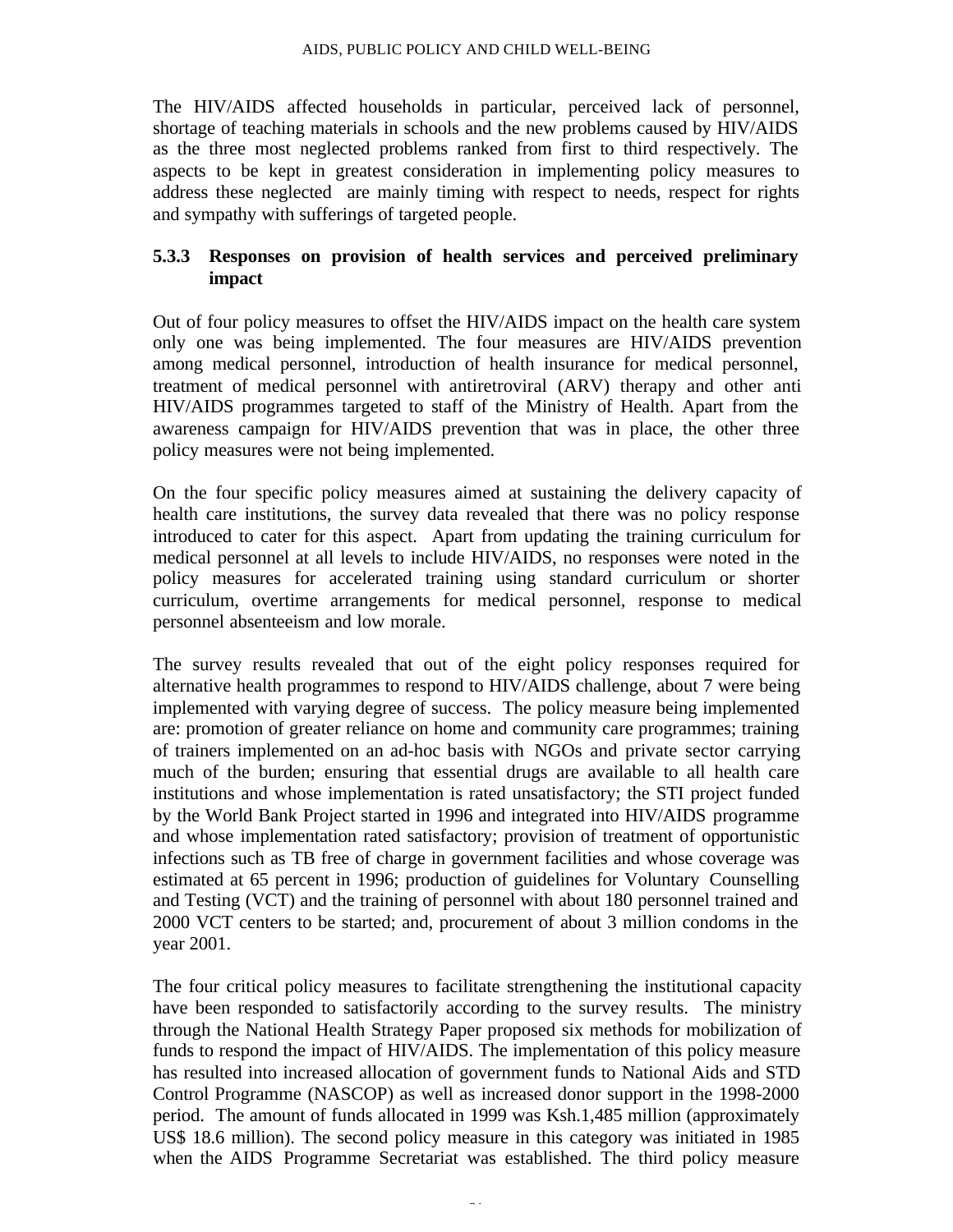#### CHAPTER 3: THE IMPACT OF A GROWING HIV/AIDS EPIDEMIC ON THE KENYAN CHILDREN

requiring allocation of full time personnel dedicated to HIV/AIDS issue is also in place since NASCOP has full time staff of about 30 members. There are also 69 District AIDS coordinators who were appointed in 1996 and 8 Provincial AIDS coordinators appointed in the year 2000. The fourth policy measure is also in place as NASCOP has an effective information network to inform policy and programme monitoring.

The stakeholders survey data revealed a slight mismatch between the areas perceived as most affected and most tackled. However, the NGOs and CBOs perceived the overall and specific aspects of the policy measure adopted by the Ministry of Health to tackle the problem of low morale/poor performance of staff to be unsuccessful. The stakeholders also perceived low recurrent expenditure funds, lack of personnel and new problems caused by HIV/AIDS as the three problems most neglected by the Ministry of Health. Frequent absence of personnel and new problems arising from HIV/AIDS are areas that lack interventions.

# **6. Lessons learnt, conclusions and recommendiations**

## **6.1 Efficacy of HIV prevention**

The prevention programmes implemented so far, from the first medium term plan of the 1985-1991 by Ministry of Health to the current multi-sectoral approach of the 2000-2005 plan by the NACC, have not very been effective as reflected by the increasing trends in HIV prevalence. While the HIV/AIDS awareness level is very high (estimated at 99 in the 1998KDHS), there have not been significant changes in sexual and other risky behaviour. The lack of success is partly attributed to a variety of factors including legal, ethical, cultural barriers and opposition by some religious organizations to introduction of sex education in schools and condom use. It is interesting to learn from the Ugandan experience that there was full support for sex education in schools and condom use from these religious organizations. The current programme should therefore strive to attain their full support by borrowing the strategies used in Uganda. There should also be special culturally sensitive programme measures targeting those accorded the status of the custodians of the community cultural values so as to speed up positive changes on cultural practices promoting the spread of HIV infections. Political commitment in the fight against HIV/AIDS that was intensified from the end of the year 1999 should continue since this was found to be a critical factor for success of prevention programmes in both Kenya and Uganda.

## **6.2 Reduction of mother to child transmission (MTCT)**

Reduction of MTCT by use of drugs such as AZT and Nevirapine that is currently being implemented in Kenya on a pilot basis by the government in collaboration with other agencies including UNICEF should be evaluated with the view to scaling it up. The statistics from the pilot programme suggest that it could be meeting its set objectives. Experiences drawn from other countries implementing MTC programme such as in Thailand indicate that it is simple and low-cost. The scaling up of this programme in Kenya would substantially reduce the proportion of HIV infected newborns. However, the challenges that must be addressed include provision of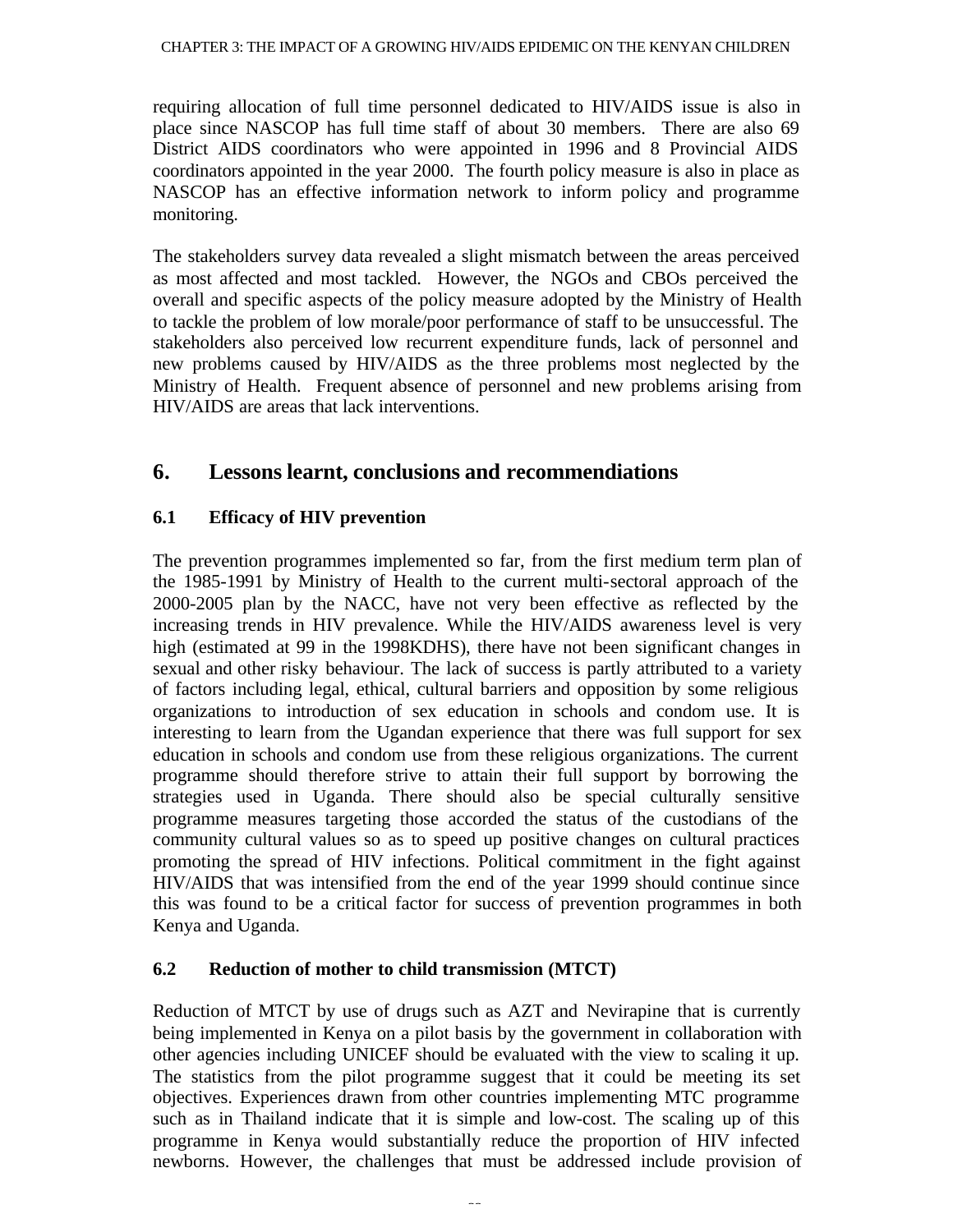sufficient supplies of drugs, increasing the availability of other supportive programmes (such as counseling, testing, follow-ups, and treatment of the mothers and children in their local communities).

#### **6.3 Access to antiretroviral (ARV)**

The scanty information on access to ARV by those living with HIV in Kenya estimate the access at only 5 percent. The major obstacles to ARV access in Kenya include the very high cost, limited knowledge and training by health care professionals and lack of laboratory support. Although the legislative bill on generic ARV was passed by parliament in 2001 is likely to increase accessibility of these drugs, the government has stated clearly that it cannot afford to avail them in its health facilities due to financial constraints. In 2001 the government put in place programmes to train health care providers, develop treatment protocols and improve laboratory support. There is therefore urgent need to explore the financing mechanisms that could facilitate the extension of ARV treatment in Kenya. One of the mechanisms that could be considered is using the large discount from the generic manufactures as for the case of Senegal (see chapter 4 of the global study) that could be implemented within the context of the on-going cost sharing strategy.

#### **6.4 Mitigation of HIV/AIDS impact on well being of children in affected families**

The study results show that the welfare of the children has been adversely affected in households with HIV/AIDS. The orphan rate in affected families is very high (about 80 percent) and is twice as high as compared to families with no death. The affected households compared with other households have also relatively higher child mortality rates and child labour. The children in these affected families have the least average daily time spent on personal activities, are mostly discriminated against and have least access to essential health care services

The results further show that most of the HIV/AIDS affected families compared with other families adopted higher rates of both partially sustainable and unsustainable coping strategies. Some of these strategies include sale of assets, children being withdrawn from school and reduced expenditure on food. These coping strategies adopted have serious implications on the well being of children and is likely to deepen their level impoverishment. The limited help in these households was found to come from the community and civil society with the government playing a negligible role. The extended family system has been stretched to the limit and cannot cope any more without some help due to the large numbers of children involved. The number of orphaned and other vulnerable children was estimated at 1 million in the year 2001.

The situation calls for a quick anti-poverty mechanism targeting the affected households. The ministries survey results revealed that the Department of Social Services do not have funds and programmes targeting these orphaned and vulnerable children. The government must therefore initiate more programmes and mobilize funds specifically to cater for these rapidly increasing children in HIV affected households to empower them and their care givers including foster families provide for the much needed support and protection of their rights. The resources would also enhance provision of urgent needed programmes targeting the psychological needs and protection against discrimination for children in affected households.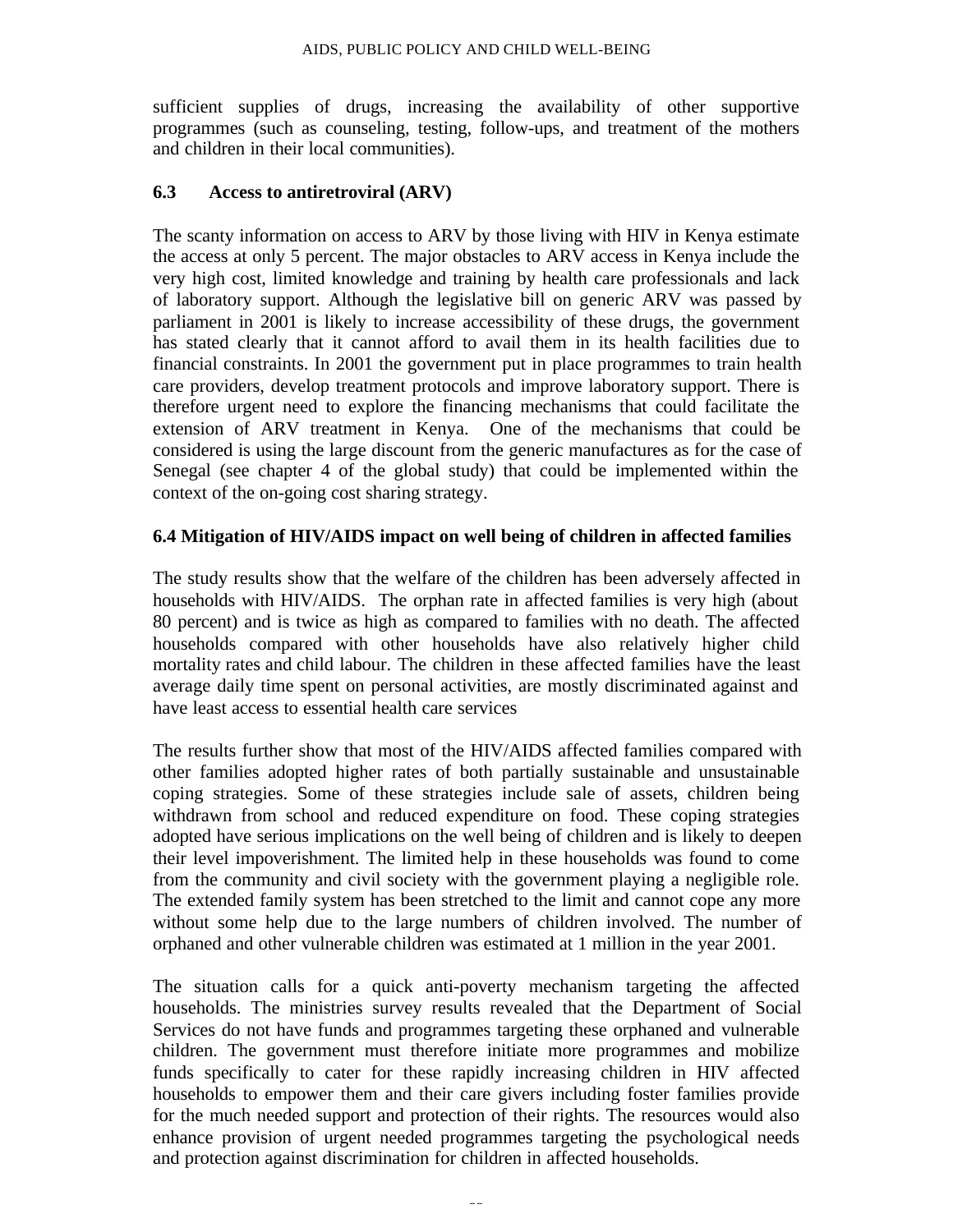#### **6.5 Mitigation of HIV/AIDS impact on demand and supply of quality education**

This study established that there is slight decline in the quantity of educational services at primary level and a substantial decline in the quality at secondary level. The decline in pupil-teacher and pupil-class ratios as well as the increase in drop-out rates could be attributed to a number of factors including HIV/AIDS. The ministries survey also established that there are no policy measures to respond to the problems of treatment of staff with HIV/AIDS ailments, absenteeism and low moral among the ailing teachers. There is therefore urgent need to introduce health insurance for staff treatment as well as other measures to sustain educational demand and the capacity of the ministry to deliver educational services. Accelerated training of new teachers and bursary targeting the orphaned and vulnerable children are required on an urgent basis.

#### **6.6 Mitigation of HIV/AIDS impact on provision of health services**

The projections indicate that the total annual health care treatment costs for persons with HIV and AIDS will grow eight times between 1990 and 2010. About half of the total public health care budget will also be required to provide adequate care for AIDS patients by 2005. There is also evidence of decline in immunization coverage and children covered in baby well clinics. About 50 percent of the hospital beds are occupied by patients with HIV/AIDS related illnesses. There is therefore a strong case that the care of other diseases and child survival programmes being crowded out by HIV/AIDS. This calls for re-strengthening the Primary Health Care programmes to accommodate HIV/AIDS with a view to rationalizing the allocation of resources available so as to attain optimum results.

#### **6.7 Mitigation of HIV/AIDS impact on other macro-economic indicators**

This study established that about 7.5 percent of Kenya's workforce in 1999 was HIV positive and that the impact of HIV/AIDS is projected to reduce GDP by 14.5 percent by 2010. These results have serious implications on the well being of children. There is therefore an urgent need for intensification of interventions for prevention of HIV infections and treatment of HIV/AIDS related diseases targeting the workforce so as to reduce the negative socio-economic impact on children.

24